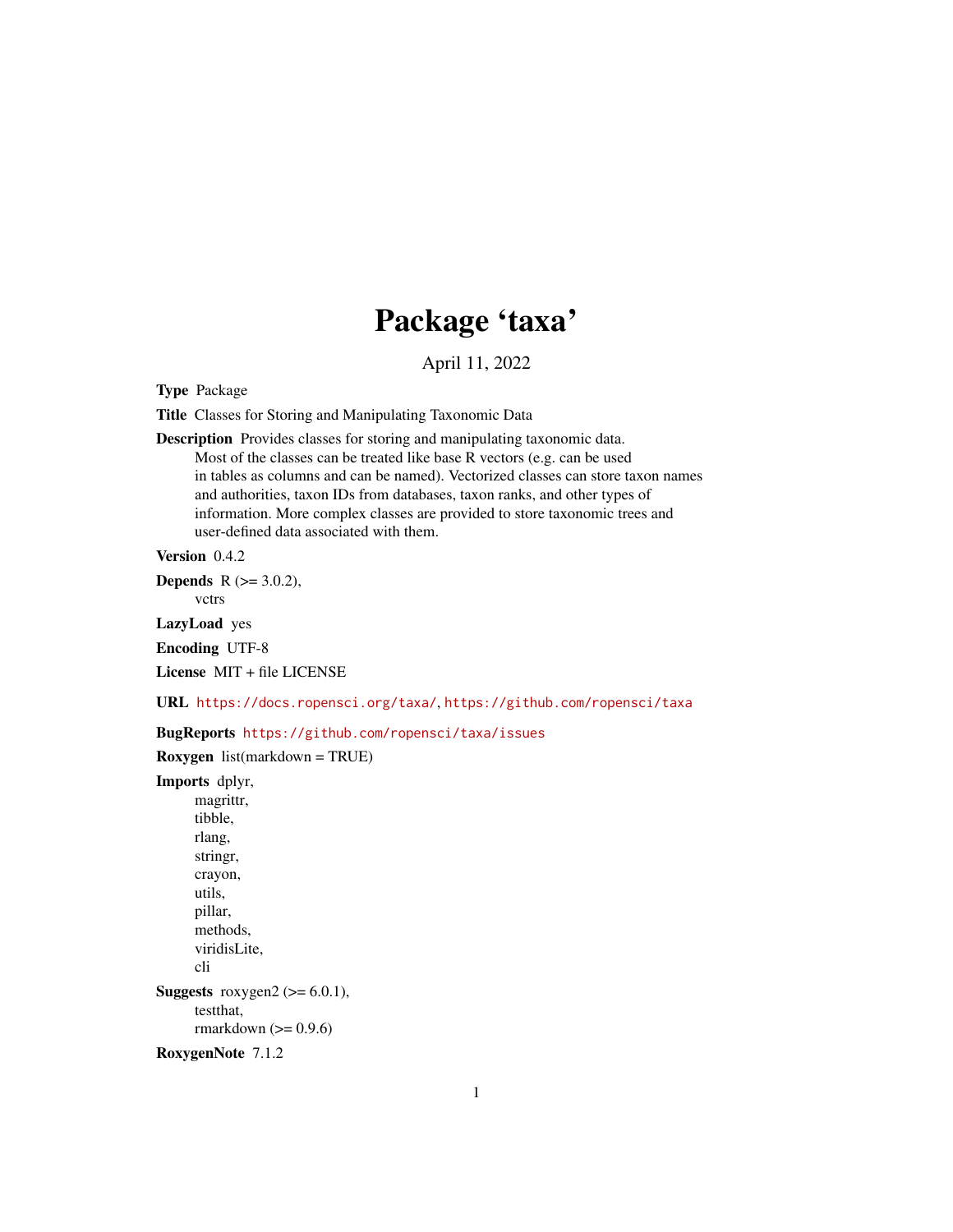X-schema.org-applicationCategory Taxonomy

X-schema.org-keywords taxonomy, biology, hierarchy

# R topics documented:

| 3                       |
|-------------------------|
| $\overline{\mathbf{4}}$ |
| $\overline{4}$          |
| 6                       |
| 7                       |
| 8                       |
| 8                       |
| 9                       |
| 9                       |
| 10                      |
| 11                      |
| 11                      |
| 12                      |
| 12                      |
| 13                      |
| 13                      |
| 14                      |
| 14                      |
| 15                      |
| 16                      |
| 17                      |
| 17                      |
| 18                      |
| 19                      |
| 20                      |
| 20                      |
| 21                      |
| 21                      |
| 21                      |
| 21                      |
| 22<br>taxon             |
| 23                      |
| 25                      |
| 26                      |
| 27                      |
| 29                      |
| 30                      |
| 31                      |
| 32                      |
| 33                      |
| 34                      |
| 35                      |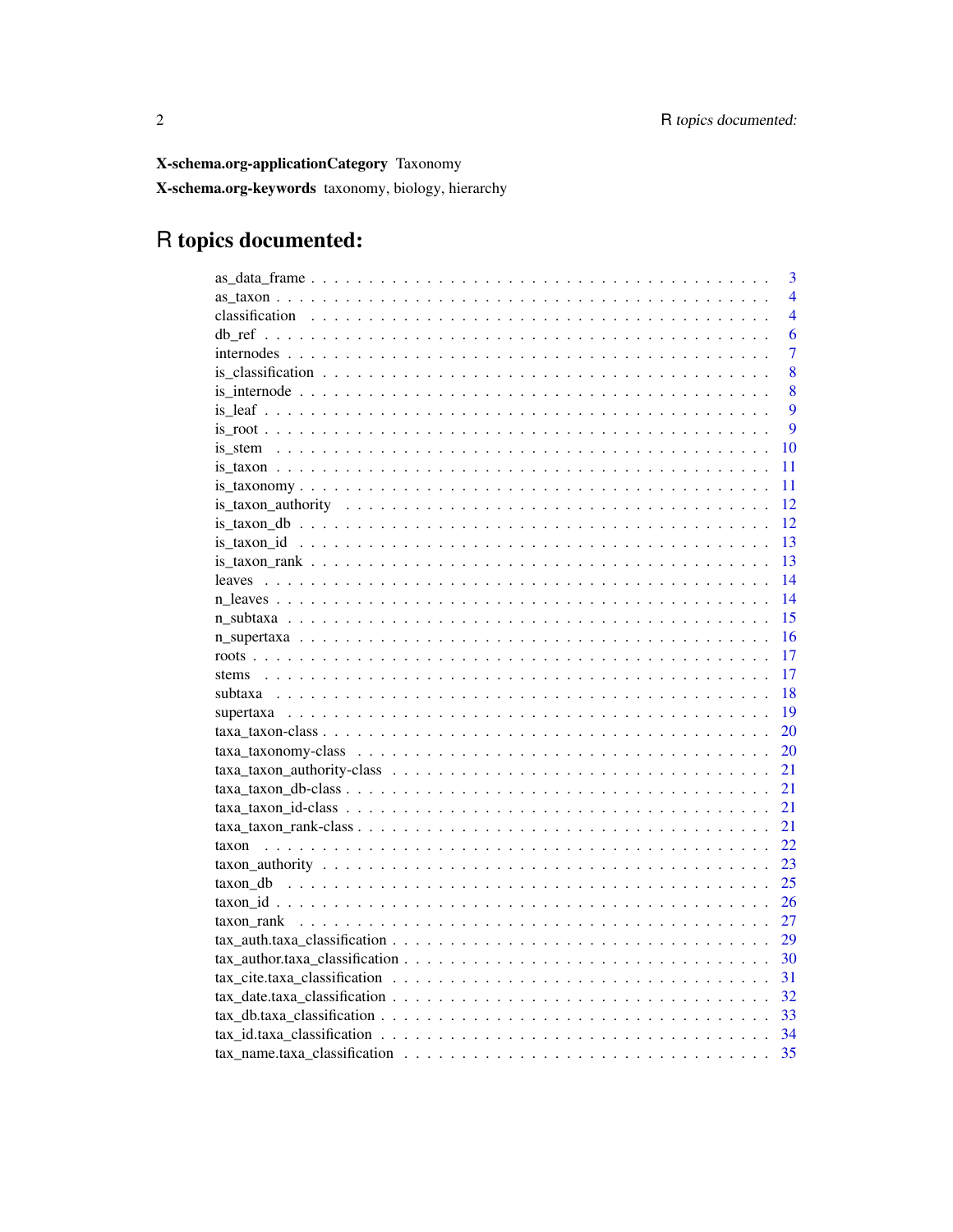<span id="page-2-0"></span>

| Index |  |
|-------|--|

as\_data\_frame *Convert a taxa object to a* data.frame

# Description

Convert the information in a taxa object to a data. frame using base R vectors as columns. Use [as\\_tibble](#page-0-0) to convert to tibbles.

# Usage

```
as_data_frame(
  x,
  row.names = NULL,
  optional = FALSE,
  ...,
  stringsAsFactors = FALSE
\mathcal{E}
```
# Arguments

| $\mathsf{x}$     | An object defined by taxa, such as taxon or taxon id                                                                                                                                                                                                                                                                                                                       |
|------------------|----------------------------------------------------------------------------------------------------------------------------------------------------------------------------------------------------------------------------------------------------------------------------------------------------------------------------------------------------------------------------|
| row.names        | NULL or a character vector giving the row names for the data frame. Missing<br>values are not allowed.                                                                                                                                                                                                                                                                     |
| optional         | logical. If TRUE, setting row names and converting column names (to syntac-<br>tic names: see make names) is optional. Note that all of R's base package<br>as.data.frame() methods use optional only for column names treatment,<br>basically with the meaning of data. $frame(*, check.$ names = ! optional). See<br>also the make. names argument of the matrix method. |
| $\cdots$         | additional arguments to be passed to or from methods.                                                                                                                                                                                                                                                                                                                      |
| stringsAsFactors |                                                                                                                                                                                                                                                                                                                                                                            |

logical: should the character vector be converted to a factor?

```
x <- taxon(name = c('Homo sapiens', 'Bacillus', 'Ascomycota', 'Ericaceae'),
           rank = c('species', 'genus', 'phylum', 'family'),
           id = taxon_id(c('9606', '1386', '4890', '4345')), db = 'ncbi'),auth = c('Linnaeus, 1758', 'Cohn 1872', NA, 'Juss., 1789'))
as_data_frame(x)
```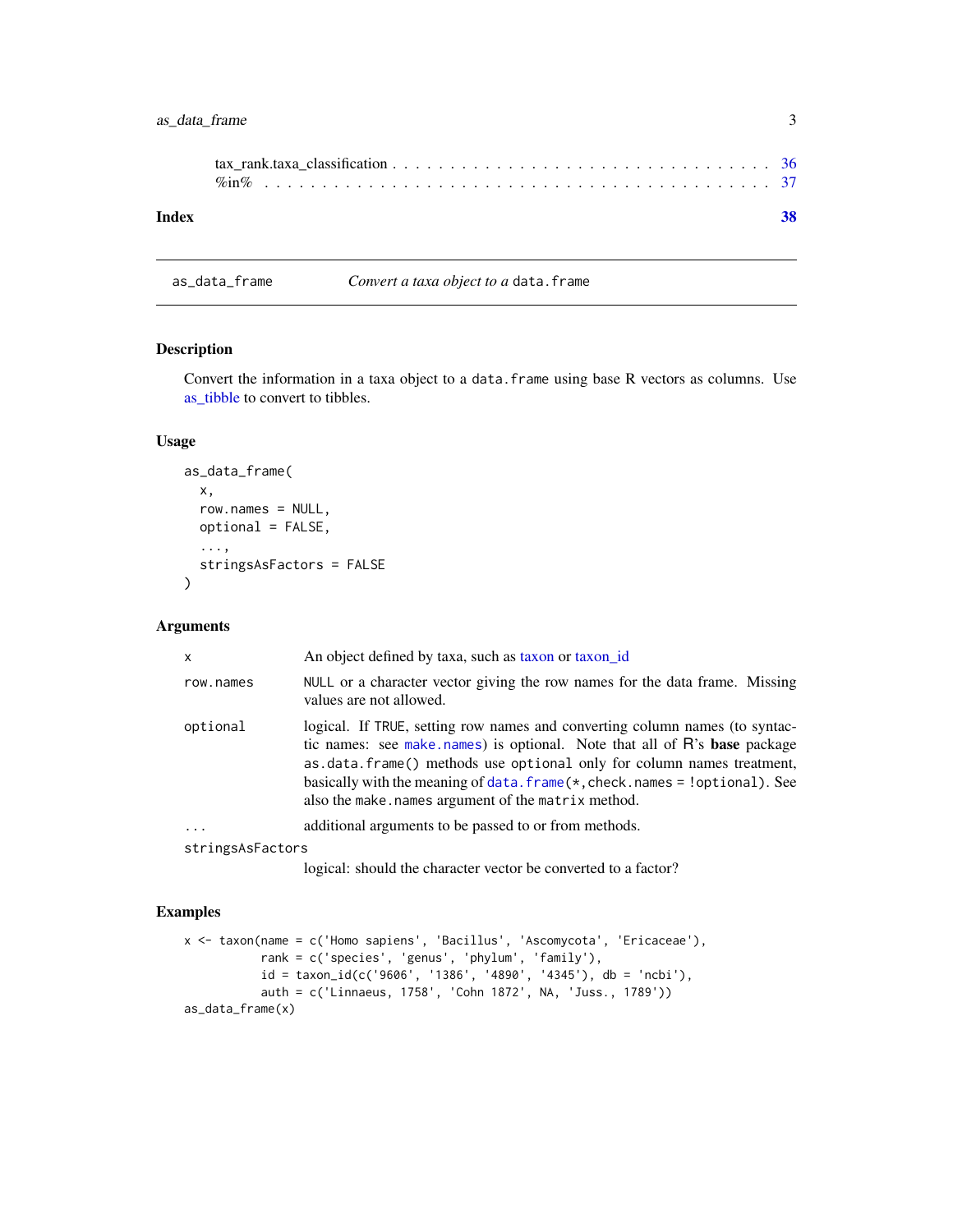<span id="page-3-0"></span>

#### Description

Convert other objects to [taxon](#page-21-1) vectors. Compatible base R vectors can also be converted using the [taxon constructor.](#page-21-1)

#### Usage

 $as\_taxon(x, \ldots)$ 

#### Arguments

| x        | An object to be converted to a taxon vector |
|----------|---------------------------------------------|
| $\cdots$ | Additional parameters.                      |

# Examples

```
# Convert a taxonomy object to a taxon vector
x <- taxonomy(taxon(name = c('Carnivora', 'Felidae', 'Panthera', 'Panthera leo',
                              'Panthera tigris', 'Ursidae', 'Ursus', 'Ursus arctos'),
                    rank = c('order', 'family', 'genus', 'species',
                              'species', 'family', 'genus', 'species'),
                    id = taxon_id(c('33554', '9681', '9688', '9689',
                                    '9694', '9632', '9639', '9644'),
                                  db = 'ncbi'),
             auth = c('Bowdich, 1821', 'Fischer de Waldheim, 1817', 'Oken, 1816', 'L., 1758',
                        'L., 1758', 'Fischer de Waldheim, 1817', 'L., 1758', 'L., 1758')),
              supertaxa = c(NA, 1, 2, 3, 3, 1, 6, 7)names(x) <- letters[1:8]
as_taxon(x)
# Convert base R vectors
as_taxon(c('Carnivora', 'Felidae', 'Panthera', 'Panthera leo'))
as_taxon(factor(c('Carnivora', 'Felidae', 'Panthera', 'Panthera leo')))
```
<span id="page-3-1"></span>classification *Taxon class*

#### Description

Experimental Used to store classifications in reference to a taxonomic tree.

```
classification(x = NULL, taxonomy = NULL, .names = NULL)
```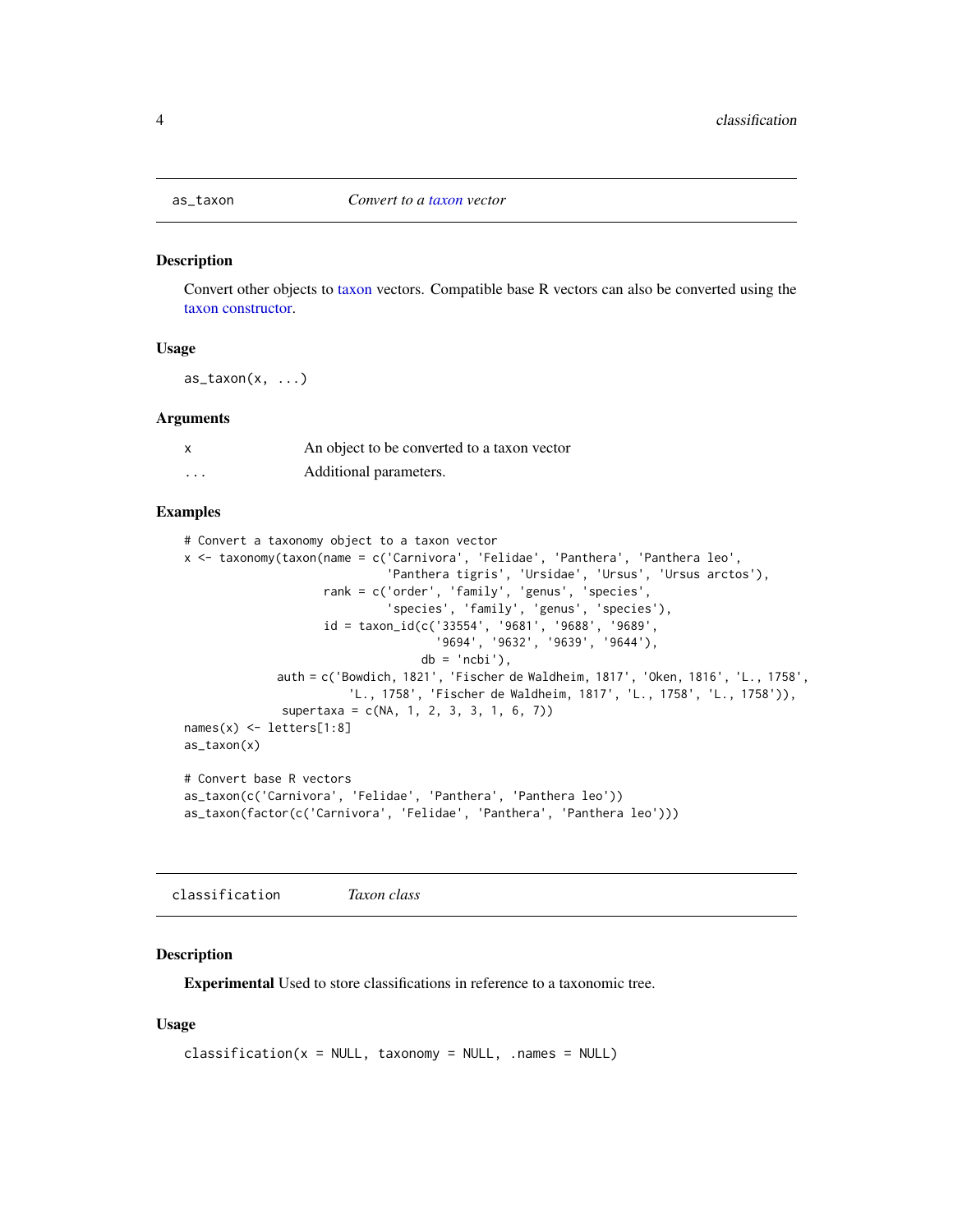#### <span id="page-4-0"></span>classification 5

#### Arguments

| x        | One of:                                                                                                                                                                                              |
|----------|------------------------------------------------------------------------------------------------------------------------------------------------------------------------------------------------------|
|          | • A list where each item represents a series of nested taxa. The contents of<br>the list can be in any form that can be converted to a taxon vector.                                                 |
|          | • The indexes/names of each instance of a taxon in a taxonomy object spec-<br>ified by the taxonomy option. Can be any length, but must consist of valid<br>indexes for taxa in the taxonomy object. |
| taxonomy | A taxonomy object. Only needed if taxon indexes are supplied as the first argu-<br>ment.                                                                                                             |
| .names   | The names of the vector.                                                                                                                                                                             |

#### Value

An S3 object of class taxa\_classification

#### See Also

Other classes: [\[.taxa\\_classification\(](#page-0-0)), [taxon\\_authority\(](#page-22-1)), [taxon\\_db\(](#page-24-1)), [taxon\\_id\(](#page-25-1)), [taxon\\_rank\(](#page-26-1)), [taxon\(](#page-21-1))

```
# Create classification vector with a list
x <- classification(list(
  c('Carnivora', 'Felidae', 'Panthera', 'Panthera leo'),
  c('Carnivora', 'Felidae', 'Panthera', 'Panthera tigris'),
  c('Carnivora', 'Ursidae', 'Ursus', 'Ursus arctos'),
  c('Carnivora', 'Ursidae', 'Ursus', 'Ursus arctos'),
  c('Carnivora', 'Felidae', 'Panthera', 'Panthera tigris')
))
# Create classification vector with indexes and a taxonomy
x \leq classification(c(3, 4, 4, 5, 5, 6, 8, 8, 2, 5, 6, 2),
                    taxonomy(c('Carnivora', 'Felidae', 'Panthera', 'Panthera leo',
                                'Panthera tigris', 'Ursidae', 'Ursus', 'Ursus arctos'),
                             supertaxa = c(NA, 1, 2, 3, 3, 1, 6, 7)))
x \leq classification(c(3, 4, 4, 5, 5, 6, 8, 8, 2, 5, 6, 2),
               taxonomy(taxon(name = c('Carnivora', 'Felidae', 'Panthera', 'Panthera leo',
                                   'Panthera tigris', 'Ursidae', 'Ursus', 'Ursus arctos'),
                                   rank = c('order', 'family', 'genus', 'species',
                                             'species', 'family', 'genus', 'species'),
                                   id = taxon_id(c('33554', '9681', '9688', '9689',
                                                    '9694', '9632', '9639', '9644'),
                                                 db = 'ncbi'),
                                   auth = c('Bowdich, 1821', 'Fischer, 1817',
                                             'Oken, 1816', 'L., 1758',
                                             'L., 1758', 'Fischer, 1817',
                                             'L., 1758', 'L., 1758')),
```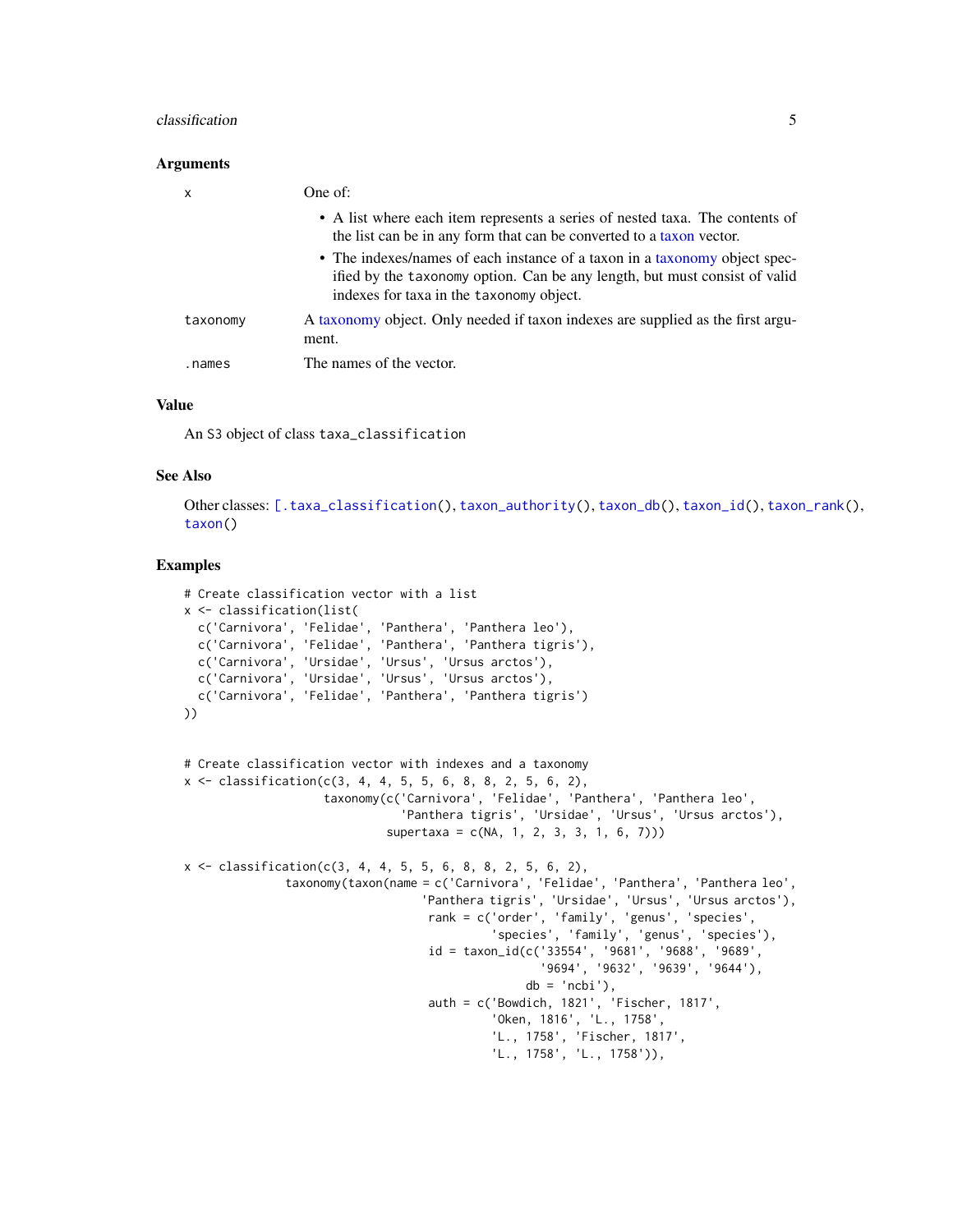```
supertaxa = c(NA, 1, 2, 3, 3, 1, 6, 7))names(x) <- letters[1:12]
# Get parts of the classification vector
tax_name(x)
tax_rank(x)
tax_id(x)
tax_db(x)tax_auth(x)
tax_author(x)
tax_date(x)
tax_cite(x)
# Manipulate classification vectors
x[1:3]
x[tax_rank(x) > 'family']
# c(x, x)
# x['b'] <- NA
is.na(x)
# as.data.frame(x)
# tibble::as_tibble(x)
# Use as columns in tables
tibble::tibble(x = x, y = 1:12)data.frame(x = x, y = 1:12)
```
<span id="page-5-1"></span>db\_ref *Valid taxonomy databases*

#### Description

This defines the valid taxonomic databases that can be used in [taxon\\_db](#page-24-1) objects and objects that use [taxon\\_db](#page-24-1) objects, such as [taxon\\_id](#page-25-1) and [taxon.](#page-21-1) db\_ref\$get can be used to see information for the databases. Users can add their own custom databases to the list using db\_ref\$set. For each database the following information is included:

- The URL for the website associated with the database
- A short description
- The regular expression that defines valid taxon IDs
- The ranks used in the database if specified

#### Usage

db\_ref

# Format

An object of class list of length 3.

<span id="page-5-0"></span>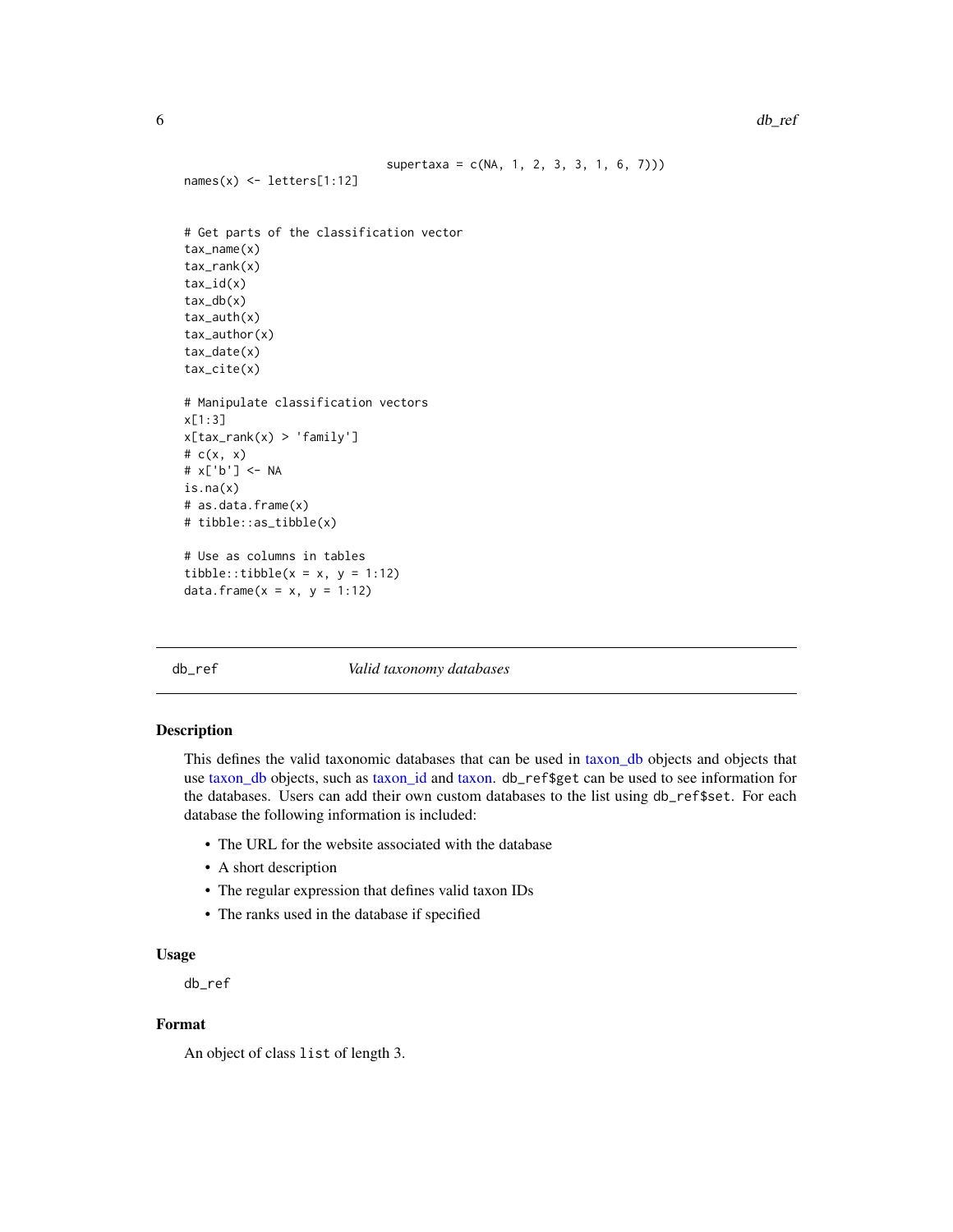#### <span id="page-6-0"></span>internodes 7

# Attribution

This code is based on the code handling options in the knitr package.

# Examples

```
# List all database definitions
db_ref$get()
# Get a specific database definition
db_ref$get('ncbi')
# Add or overwrite a database definition
db_ref$set(
 name = "my_new_database",
 url = "http://www.my_tax_database.com",
 desc = "I just made this up",
 id_{regex} = ".*")
# Reset definitions to default values
db_ref$reset()
```
<span id="page-6-1"></span>

internodes *Get internodes*

# Description

Get internodes indexes for each taxon or another per-taxon value. An internode is a taxon with exactly one supertaxon and one subtaxon. These taxa can be removed without losing information on the relationships of the remaining taxa.

#### Usage

internodes(x)

#### Arguments

x The object to get internodes for, such as a [taxonomy](#page-0-0) object.

# See Also

Other taxonomy functions: [leaves\(](#page-13-1)), [roots\(](#page-16-1)), [stems\(](#page-16-2)), [subtaxa\(](#page-17-1)), [supertaxa\(](#page-18-1)) Other internode functions: [is\\_internode\(](#page-7-1))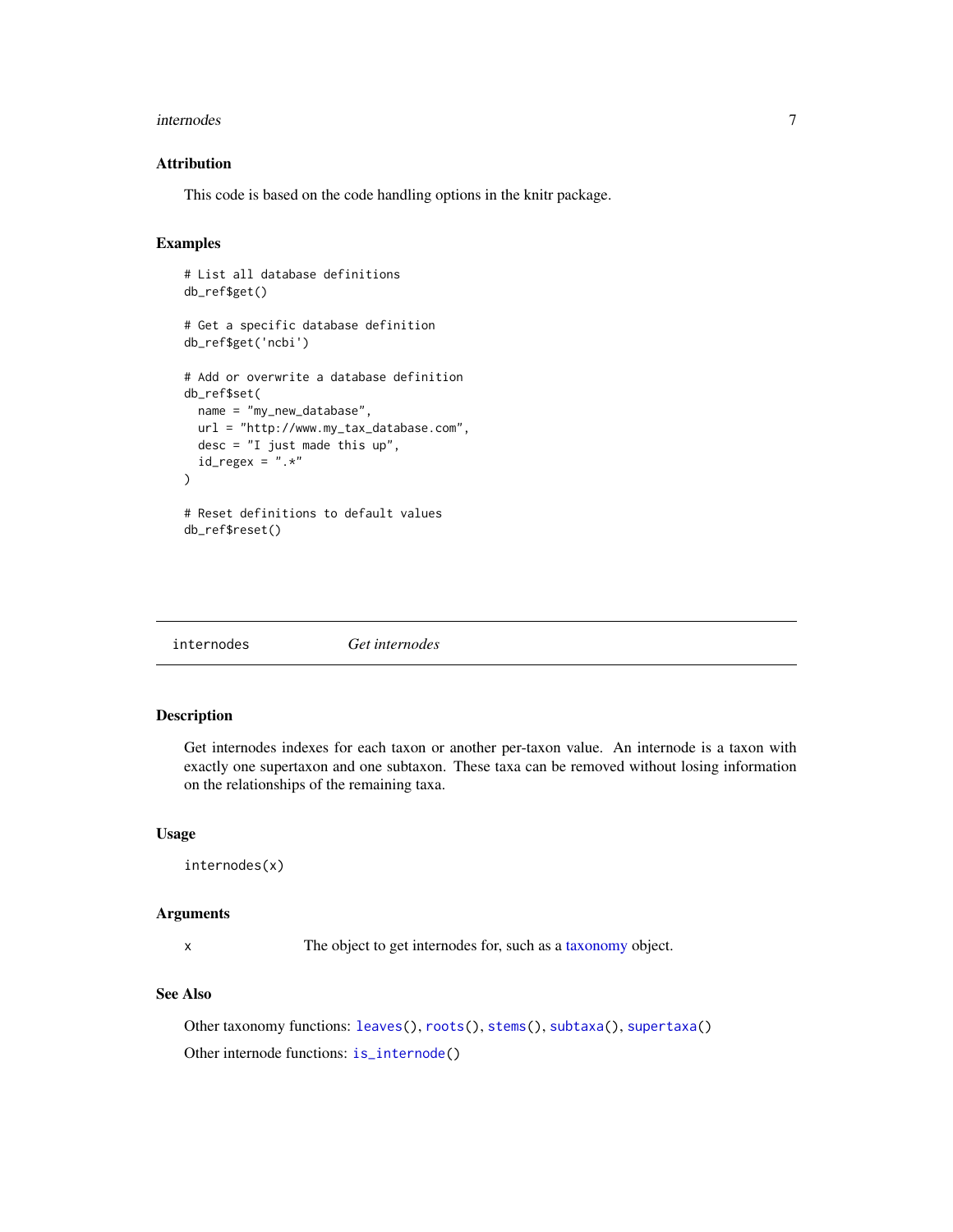# Examples

```
x <- taxonomy(c('Carnivora', 'Felidae', 'Panthera', 'Panthera leo',
                'Panthera tigris', 'Ursidae', 'Ursus', 'Ursus arctos'),
              supertaxa = c(NA, 1, 2, 3, 3, 1, 6, 7))
internodes(x)
```
is\_classification *Check if is a classification*

# Description

Check if an object is the classification class

#### Usage

is\_classification(x)

#### Arguments

x An object to test

<span id="page-7-1"></span>is\_internode *Check if taxa are internodes*

# Description

Check if each taxon is an internode. An internode is a taxon with exactly one supertaxon and one subtaxon. These taxa can be removed without losing information on the relationships of the remaining taxa.

#### Usage

```
is_internode(x)
```
#### Arguments

x The object to get internodes for, such as a [taxonomy](#page-0-0) object.

#### See Also

Other internode functions: [internodes\(](#page-6-1))

<span id="page-7-0"></span>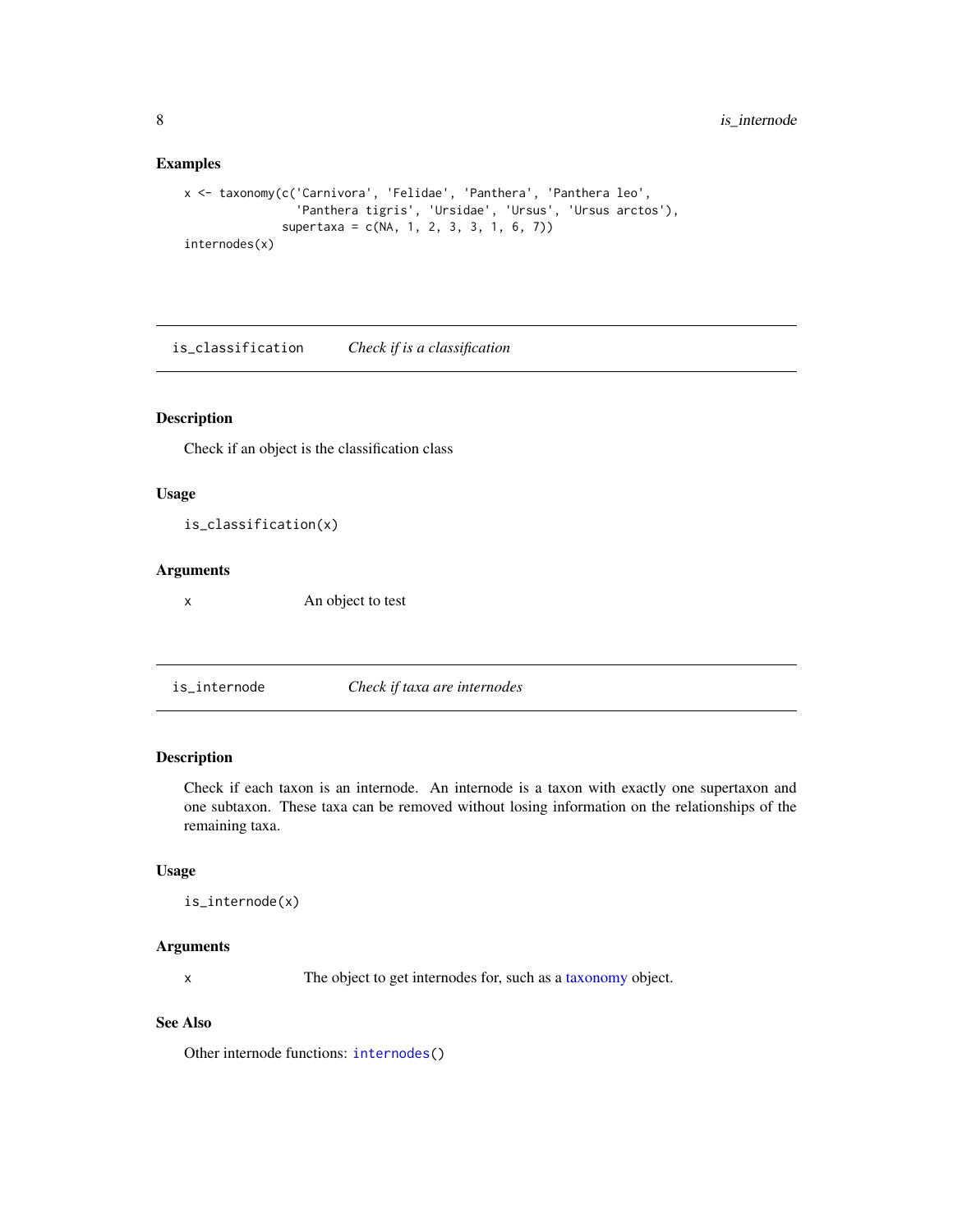#### <span id="page-8-0"></span>is\_leaf 9

# Examples

```
x <- taxonomy(c('Carnivora', 'Felidae', 'Panthera', 'Panthera leo',
                'Panthera tigris', 'Ursidae', 'Ursus', 'Ursus arctos'),
              supertaxa = c(NA, 1, 2, 3, 3, 1, 6, 7))
is_internode(x)
```
# <span id="page-8-1"></span>is\_leaf *Check if taxa are leaves*

# Description

Check if each taxon is a leaf. A leaf is a taxon with no subtaxa. subtaxa.

# Usage

is\_leaf(x)

# Arguments

x The object to get leaves for, such as a [taxonomy](#page-0-0) object

# See Also

Other leaf functions: [leaves\(](#page-13-1)), [n\\_leaves\(](#page-13-2))

# Examples

```
x <- taxonomy(c('Carnivora', 'Felidae', 'Panthera', 'Panthera leo',
                'Panthera tigris', 'Ursidae', 'Ursus', 'Ursus arctos'),
              supertaxa = c(NA, 1, 2, 3, 3, 1, 6, 7))
is_leaf(x)
```
<span id="page-8-2"></span>

| is_root | Test if taxa are roots |  |
|---------|------------------------|--|

# Description

Check if each taxon is a root. A root is a taxon with no supertaxon.

#### Usage

 $is\_root(x, subset = NULL)$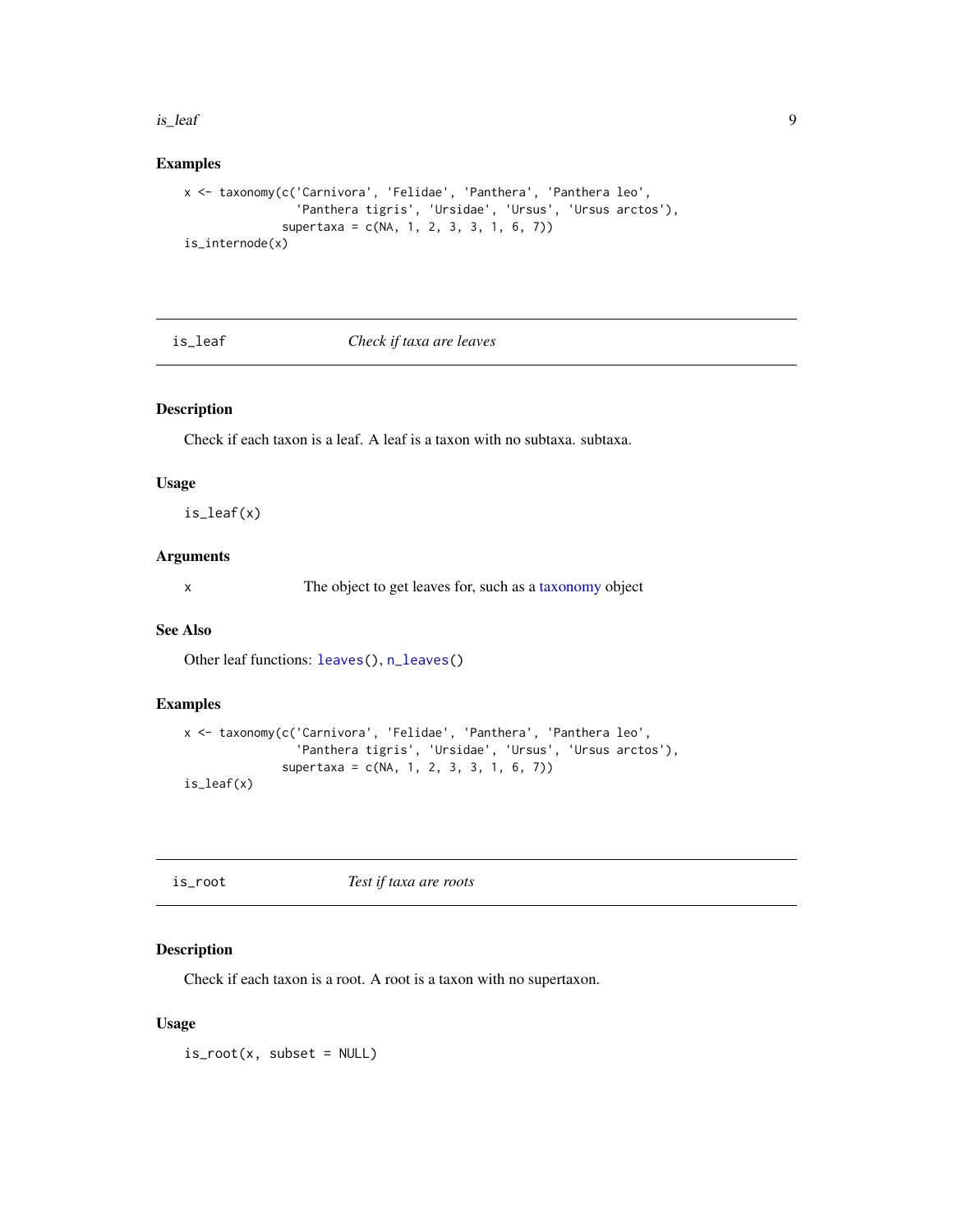<span id="page-9-0"></span>10 is\_stem in the state of the state of the state of the state of the state of the state of the state of the state of the state of the state of the state of the state of the state of the state of the state of the state of

# Arguments

| X.     | An object containing taxonomic relationships, such as taxonomy objects.             |
|--------|-------------------------------------------------------------------------------------|
| subset | The subset of the tree to search for roots to that subset. Can be indexes or names. |

# See Also

Other root functions: [roots\(](#page-16-1))

#### Examples

```
x <- taxonomy(c('Carnivora', 'Felidae', 'Panthera', 'Panthera leo',
                'Panthera tigris', 'Ursidae', 'Ursus', 'Ursus arctos'),
              supertaxa = c(NA, 1, 2, 3, 3, 1, 6, 7))
is_root(x)
is\_root(x, subset = 2:8)
```
#### <span id="page-9-1"></span>is\_stem *Check if taxa are stems*

#### Description

Check if each taxon is a stem. A stem is any taxa from a root to the first taxon with multiple subtaxa.

#### Usage

is\_stem(x)

# Arguments

x An object with taxonomic relationships, like [taxonomy](#page-0-0) objects.

# See Also

Other stem functions: [stems\(](#page-16-2))

```
x <- taxonomy(c('Carnivora', 'Felidae', 'Panthera', 'Panthera leo',
                'Panthera tigris'),
              supertaxa = c(NA, 1, 2, 3, 3))is_stem(x)
```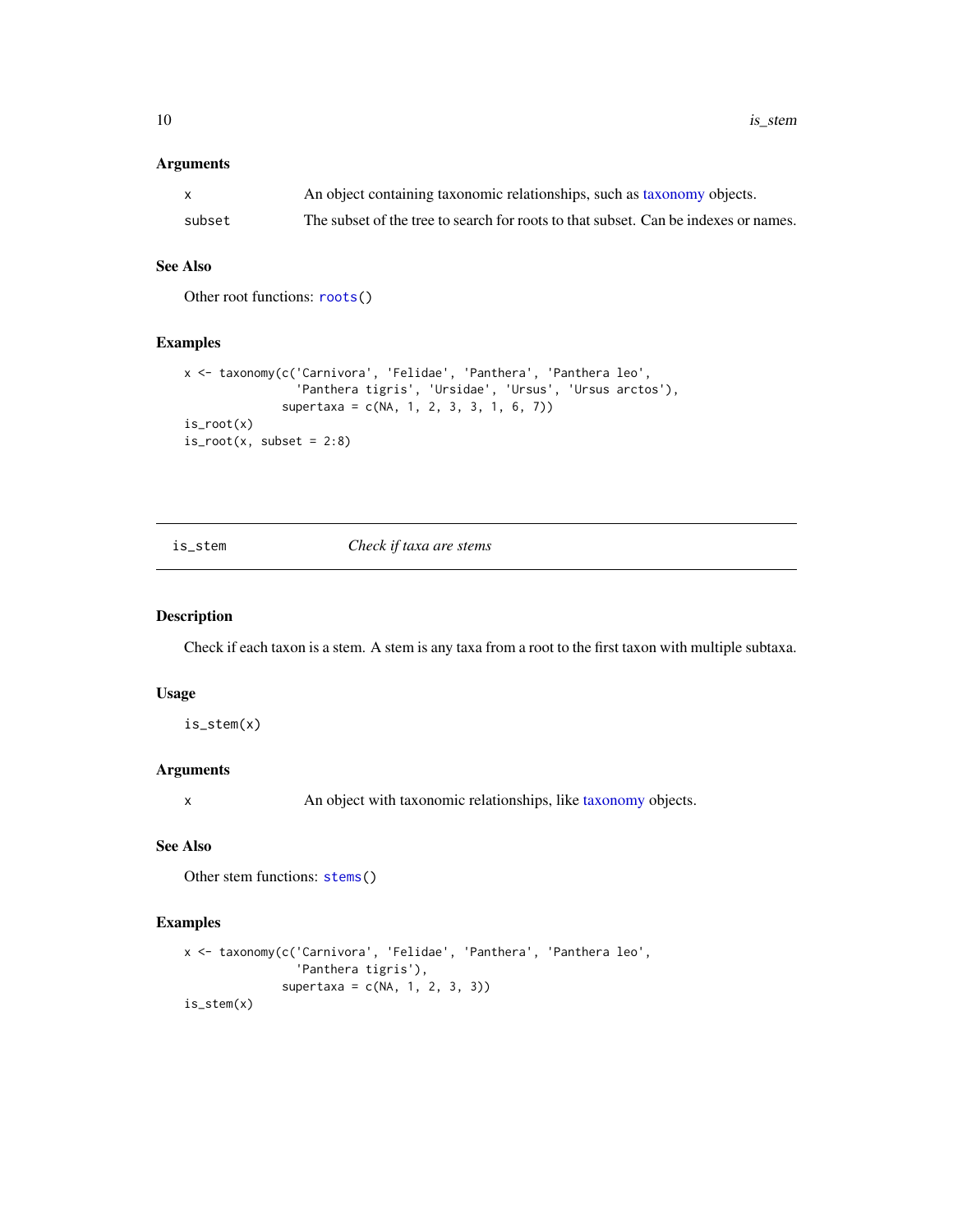<span id="page-10-0"></span>

# Description

Check if an object is of the [taxon](#page-21-1) class

# Usage

is\_taxon(x)

# Arguments

x An object to test

# Examples

x <- taxon(c('A', 'B', 'C')) is\_taxon(x) is\_taxon(1:2)

is\_taxonomy *Check if something is a [taxonomy](#page-0-0)*

# Description

Check if an object is of the [taxonomy](#page-0-0) class

#### Usage

is\_taxonomy(x)

# Arguments

x An object to test

```
x <- taxonomy(c('Carnivora', 'Felidae', 'Panthera', 'Panthera leo',
                'Panthera tigris', 'Ursidae', 'Ursus', 'Ursus arctos'),
              supertaxa = c(NA, 1, 2, 3, 3, 1, 6, 7))
is_taxonomy(x)
is_taxonomy(1:2)
```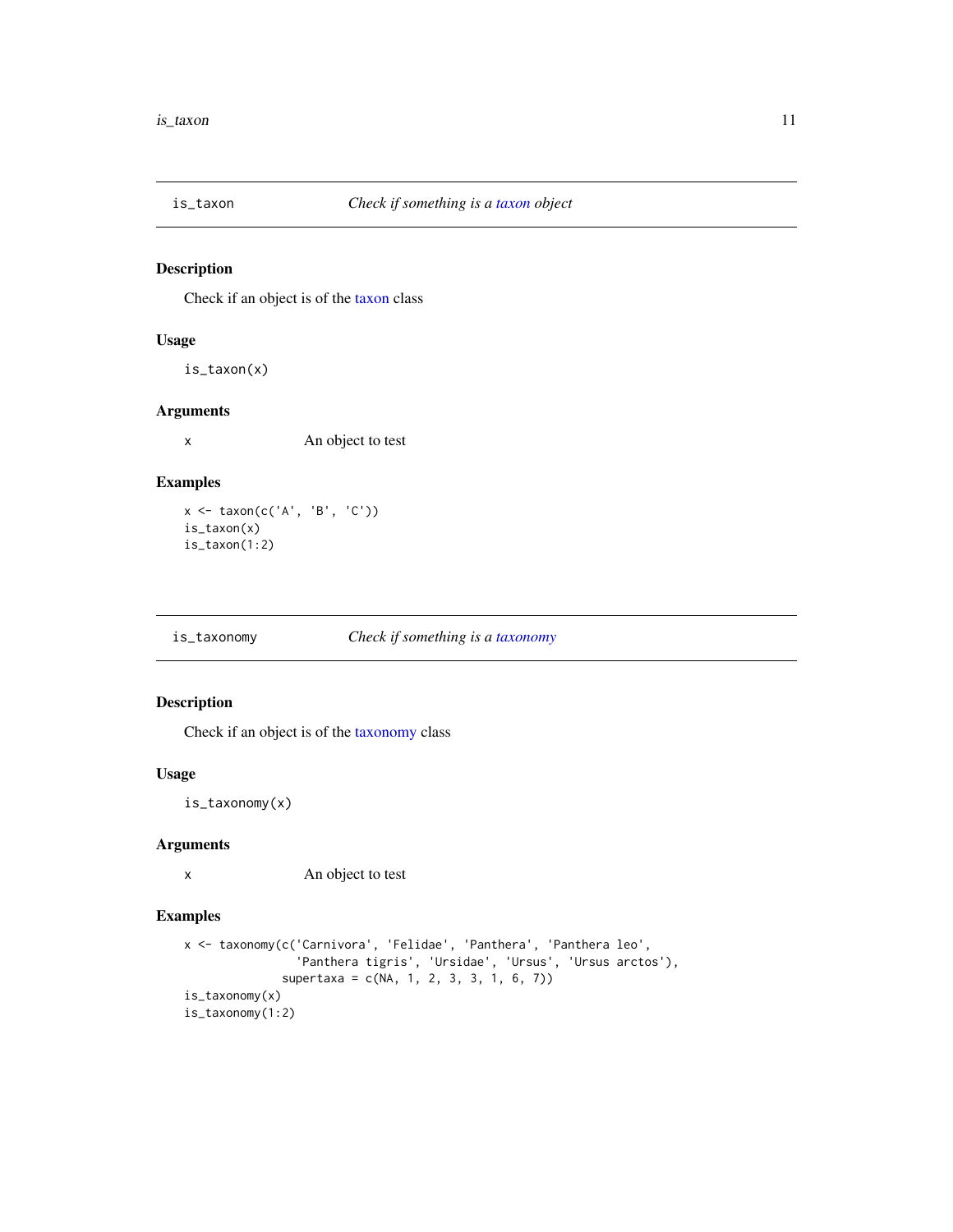<span id="page-11-0"></span>is\_taxon\_authority *Check if is a [taxon\\_authority](#page-22-1)*

# Description

Check if an object is of the [taxon\\_authority](#page-22-1) class

# Usage

```
is_taxon_authority(x)
```
#### Arguments

x An object to test

# Examples

```
x <- taxon_authority(c('Cham. & Schldl.', 'L.'),
                     date = c('1827', '1753'))
is_taxon_authority(x)
is_taxon_authority(1:3)
```
is\_taxon\_db *Check if something is a [taxon\\_db](#page-24-1)*

# Description

Check if an object is of the [taxon\\_db](#page-24-1) class

# Usage

is\_taxon\_db(x)

#### Arguments

x An object to test

```
x <- taxon_db(c('ncbi', 'ncbi', 'itis'))
is_taxon_db(x)
is_taxon_db(1:3)
```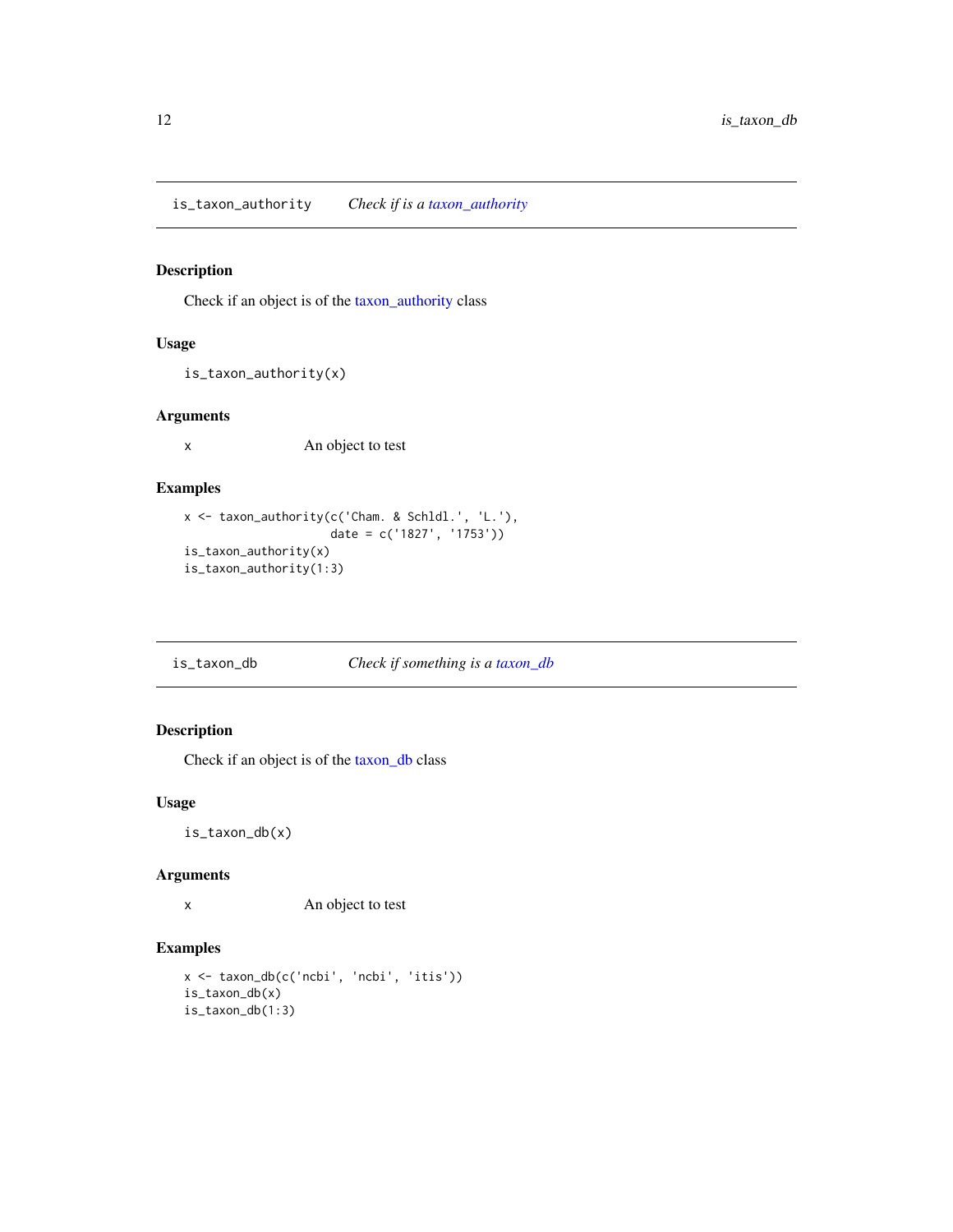<span id="page-12-0"></span>

# Description

Check if an object is of the [taxon\\_id](#page-25-1) class

#### Usage

is\_taxon\_id(x)

# Arguments

x An object to test

# Examples

```
x <- taxon_id(c('9606', '1386', '4890', '4345'), db = 'ncbi')
is_taxon_id(x)
is_taxon_id(1:3)
```
is\_taxon\_rank *Check if something is a [taxon\\_rank](#page-26-1)*

# Description

Check if an object is of the [taxon\\_rank](#page-26-1) class

# Usage

is\_taxon\_rank(x)

#### Arguments

x An object to test

```
x <- taxon_rank(c('species', 'species', 'phylum', 'family'))
is_taxon_rank(x)
is_taxon_rank(1:3)
```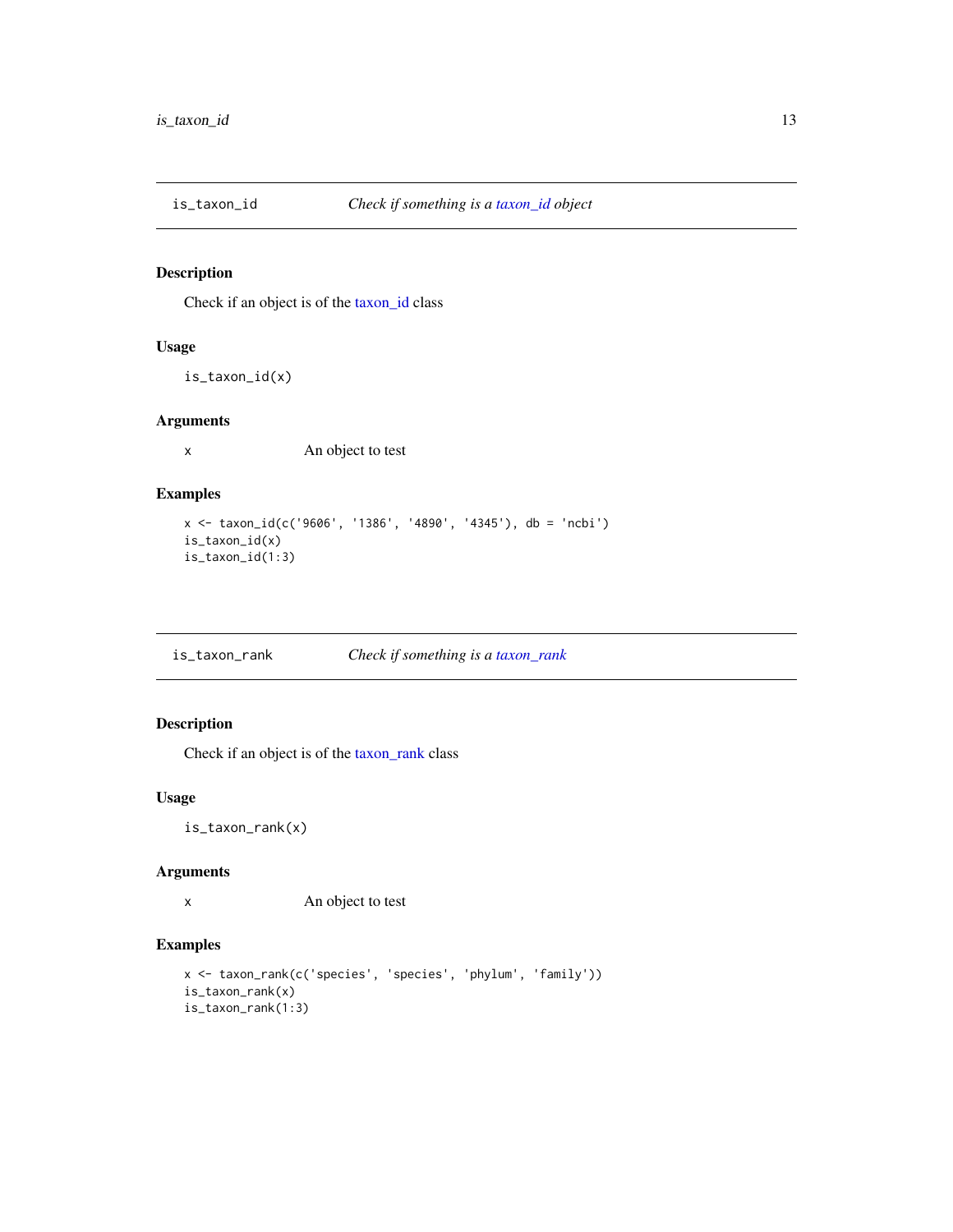<span id="page-13-1"></span><span id="page-13-0"></span>

#### Description

Get leaves indexes for each taxon or another per-taxon value. Leaves are taxa with no subtaxa.

# Usage

 $leaves(x, value = NULL, ...)$ 

# Arguments

|                         | The object to get leaves for, such as a taxonomy object                                   |
|-------------------------|-------------------------------------------------------------------------------------------|
| value                   | Something to return instead of indexes. Must be the same length as the number<br>of taxa. |
| $\cdot$ $\cdot$ $\cdot$ | Additional arguments.                                                                     |

# See Also

Other taxonomy functions: [internodes\(](#page-6-1)), [roots\(](#page-16-1)), [stems\(](#page-16-2)), [subtaxa\(](#page-17-1)), [supertaxa\(](#page-18-1)) Other leaf functions: [is\\_leaf\(](#page-8-1)), [n\\_leaves\(](#page-13-2))

#### Examples

```
x <- taxonomy(c('Carnivora', 'Felidae', 'Panthera', 'Panthera leo',
                 'Panthera tigris', 'Ursidae', 'Ursus', 'Ursus arctos'),
              supertaxa = c(NA, 1, 2, 3, 3, 1, 6, 7))
leaves(x)
leaves(x, value = tax_name(x))
```
<span id="page-13-2"></span>n\_leaves *Number of leaves per taxon*

#### Description

Get the number of leaves per taxon. A leaf is a taxon with no subtaxa.

#### Usage

n\_leaves(x)

#### Arguments

x The object to get leaves for, such as a [taxonomy](#page-0-0) object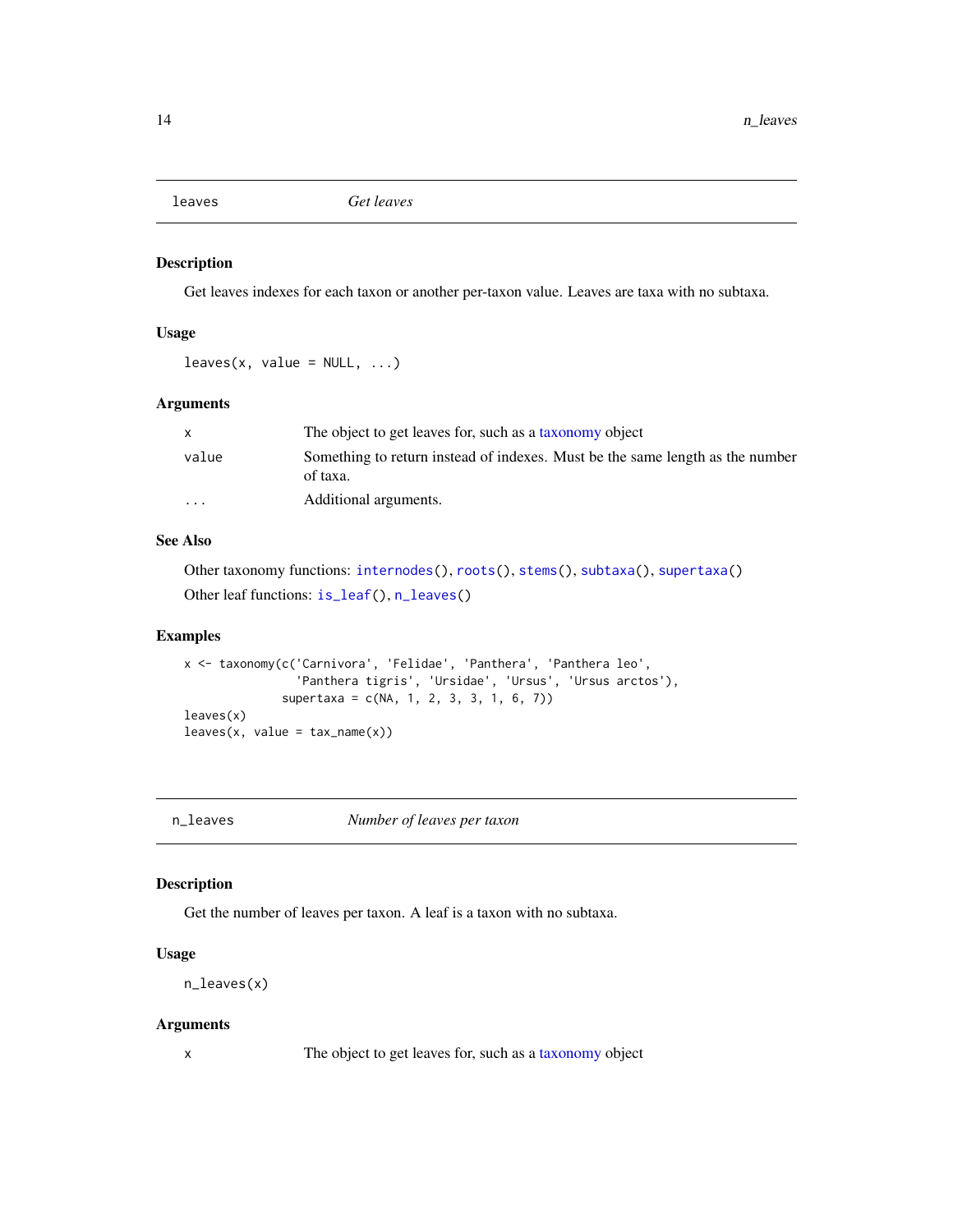#### <span id="page-14-0"></span>n\_subtaxa 15

# See Also

Other leaf functions: [is\\_leaf\(](#page-8-1)), [leaves\(](#page-13-1))

#### Examples

```
x <- taxonomy(c('Carnivora', 'Felidae', 'Panthera', 'Panthera leo',
                'Panthera tigris', 'Ursidae', 'Ursus', 'Ursus arctos'),
              supertaxa = c(NA, 1, 2, 3, 3, 1, 6, 7)n_leaves(x)
```
<span id="page-14-1"></span>n\_subtaxa *Number of subtaxa per taxon*

#### Description

Get the number of subtaxa per taxon.

#### Usage

n\_subtaxa(x, subset = NULL, max\_depth = NULL, include = FALSE)

#### Arguments

| X         | The object to get subtaxa for, such as a taxonomy object.                                                                                                                                     |
|-----------|-----------------------------------------------------------------------------------------------------------------------------------------------------------------------------------------------|
| subset    | The subset of the tree to search. Can be indexes or names.                                                                                                                                    |
| max_depth | The number of ranks to traverse. For example, max_depth = 1 returns only im-<br>mediate subtaxa. By default (NULL) information for all subtaxa is returned (i.e.<br>subtaxa of subtaxa, etc). |
| include   | If TRUE, include information for each taxon in the output.                                                                                                                                    |

#### See Also

Other subtaxa functions: [subtaxa\(](#page-17-1))

```
# Generate example data
x <- taxonomy(c('Carnivora', 'Felidae', 'Panthera', 'Panthera leo',
                'Panthera tigris', 'Ursidae', 'Ursus', 'Ursus arctos'),
              supertaxa = c(NA, 1, 2, 3, 3, 1, 6, 7)# Find number of subtaxa (including subtaxa of subtaxa, etc)
n_subtaxa(x)
# Find the number of subtaxa one rank below each taxon
n\_subtaxa(x, max\_depth = 1)
```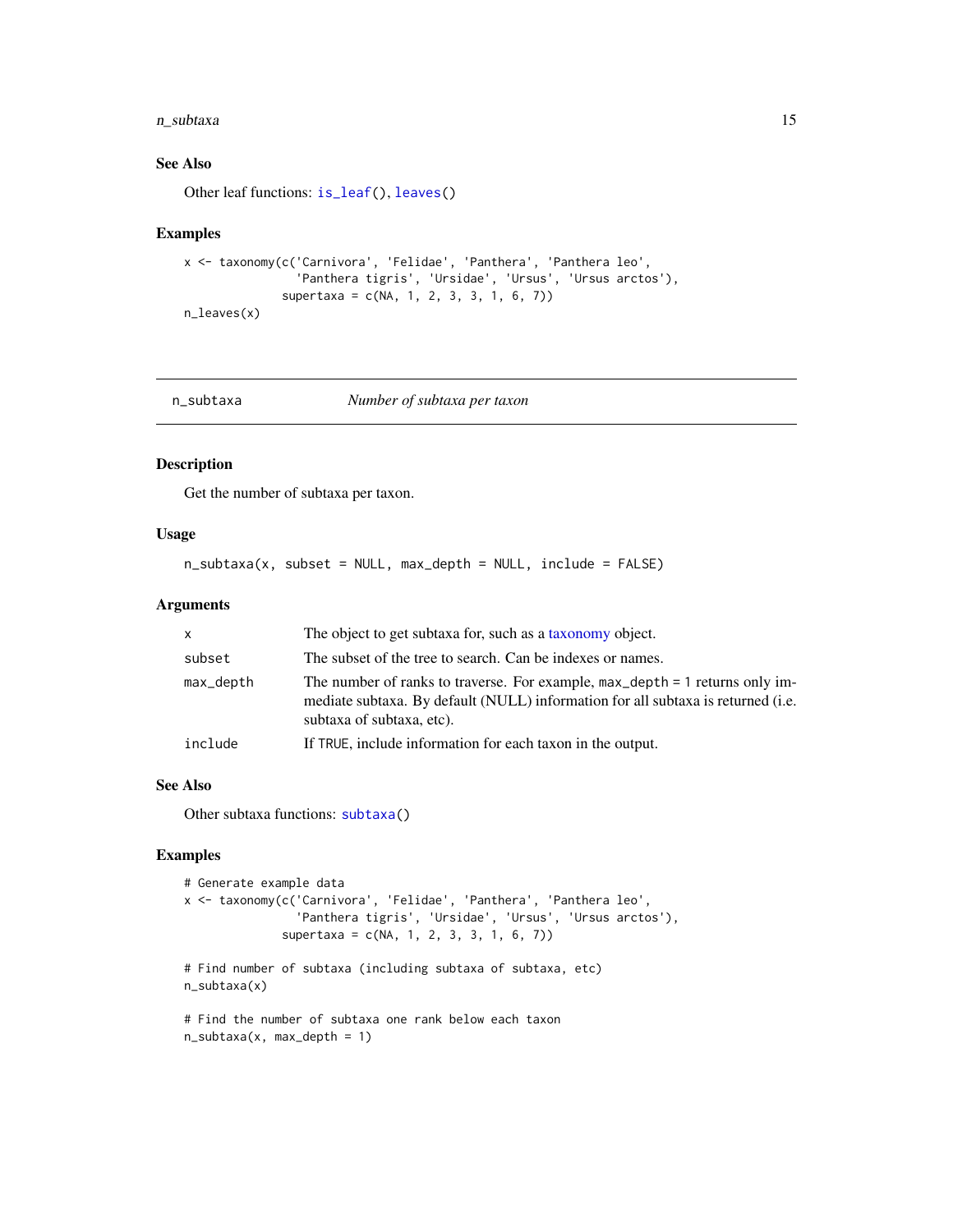# Only return data for some taxa (faster than subsetting the whole result)  $n\_subtaxa(x, subset = 1:3)$ 

<span id="page-15-1"></span>n\_supertaxa *Number of supertaxa per taxon*

# **Description**

Get the number of supertaxa each taxon is contained in.

#### Usage

```
n_supertaxa(x, subset = NULL, max_depth = NULL, include = FALSE)
```
# Arguments

| X         | The object to get supertaxa for, such as a taxonomy object.                                                                                                                 |
|-----------|-----------------------------------------------------------------------------------------------------------------------------------------------------------------------------|
| subset    | The subset of the tree to search for roots to that subset. Can be indexes or names.                                                                                         |
| max_depth | The number of levels to traverse. For example, $max_{\text{depth}} = 1$ returns only im-<br>mediate supertaxa. By default (NULL) information for all supertaxa is returned. |
| include   | If TRUE, include information for each taxon in the output.                                                                                                                  |

# See Also

Other supertaxa functions: [supertaxa\(](#page-18-1))

```
# Generate example data
x <- taxonomy(c('Carnivora', 'Felidae', 'Panthera', 'Panthera leo',
                'Panthera tigris', 'Ursidae', 'Ursus', 'Ursus arctos'),
              supertaxa = c(NA, 1, 2, 3, 3, 1, 6, 7))
# Find number of supertaxa each taxon is contained in
n_supertaxa(x)
```

```
# Only return data for some taxa (faster than subsetting the whole result)
n_supertaxa(x, subset = 1:3)
```
<span id="page-15-0"></span>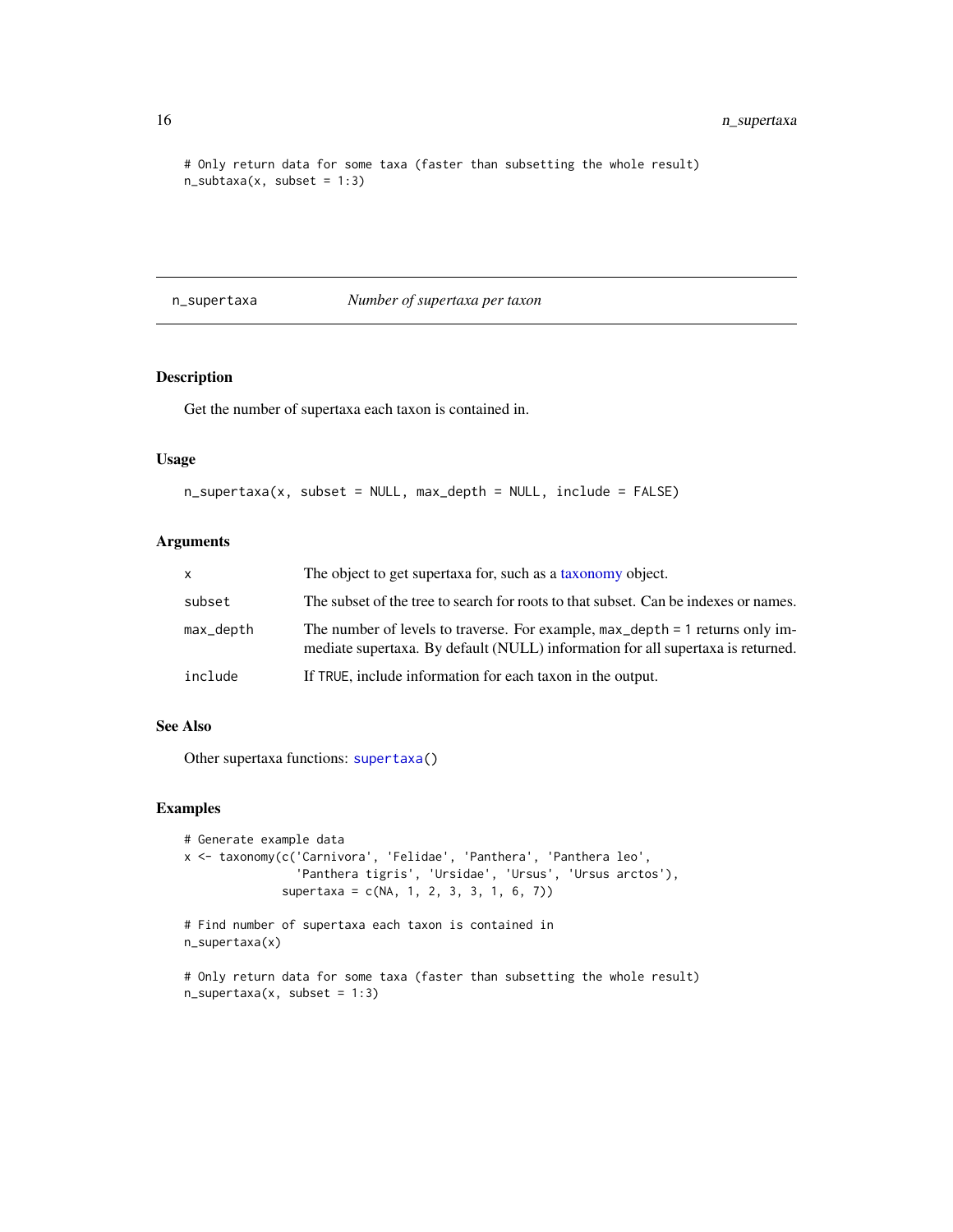<span id="page-16-1"></span><span id="page-16-0"></span>

# Description

Get the indexes of root taxa in a taxonomy.

#### Usage

 $roots(x, subset = NULL)$ 

#### Arguments

|        | An object containing taxonomic relationships, such as taxonomy objects.             |
|--------|-------------------------------------------------------------------------------------|
| subset | The subset of the tree to search for roots to that subset. Can be indexes or names. |

# See Also

Other taxonomy functions: [internodes\(](#page-6-1)), [leaves\(](#page-13-1)), [stems\(](#page-16-2)), [subtaxa\(](#page-17-1)), [supertaxa\(](#page-18-1)) Other root functions: [is\\_root\(](#page-8-2))

#### Examples

x <- taxonomy(c('Carnivora', 'Felidae', 'Panthera', 'Panthera leo', 'Panthera tigris', 'Ursidae', 'Ursus', 'Ursus arctos'), supertaxa = c(NA, 1, 2, 3, 3, 1, 6, 7)) roots(x) roots $(x, \text{ subset} = 2:8)$ 

<span id="page-16-2"></span>stems *Get stems*

# Description

Get stem indexes for each taxon or another per-taxon value.

# Usage

stems(x, value =  $NULL, ...)$ 

# Arguments

|                         | An object with taxonomic relationships, like taxonomy objects.                            |
|-------------------------|-------------------------------------------------------------------------------------------|
| value                   | Something to return instead of indexes. Must be the same length as the number<br>of taxa. |
| $\cdot$ $\cdot$ $\cdot$ | Additional arguments.                                                                     |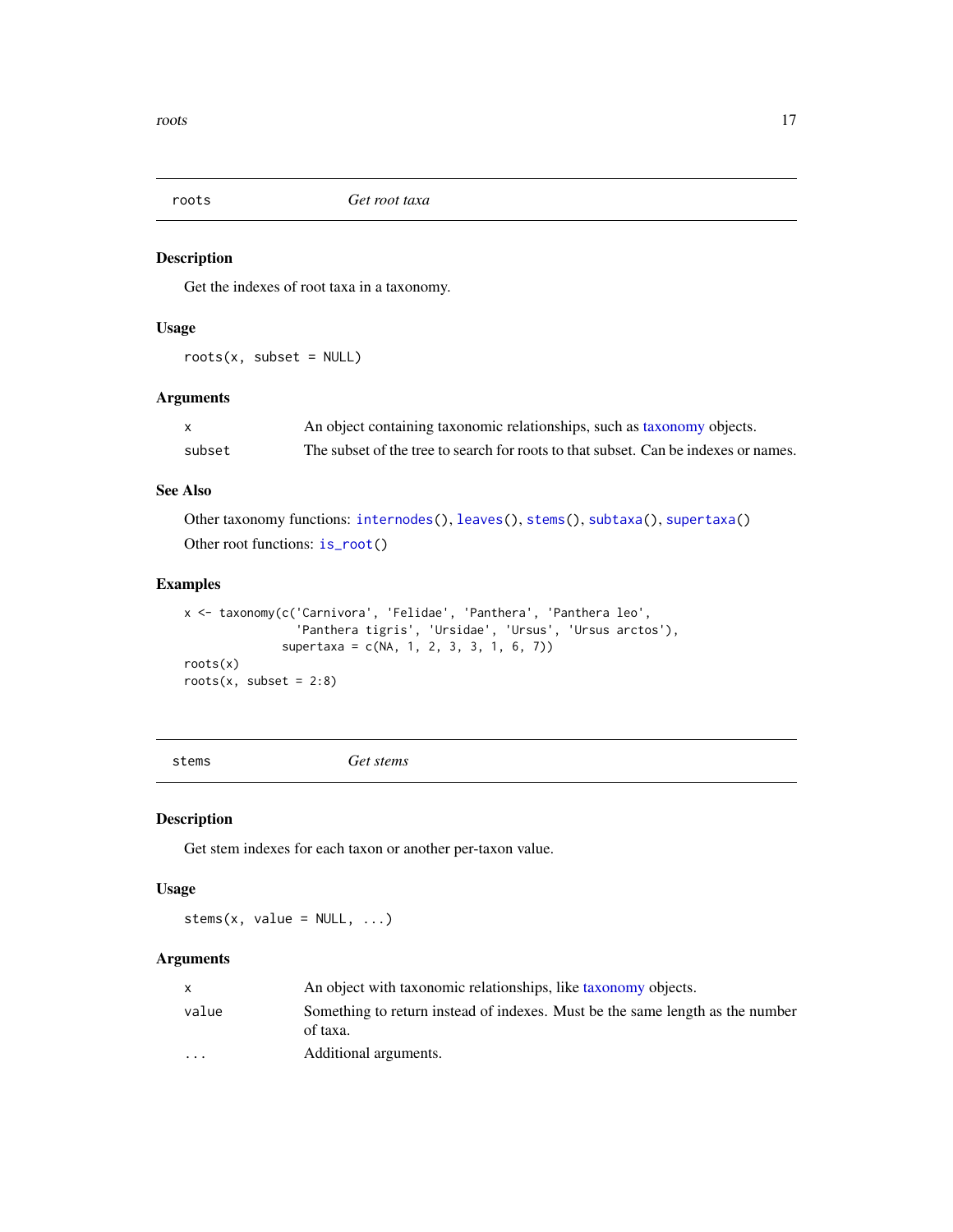#### <span id="page-17-0"></span>See Also

Other taxonomy functions: [internodes\(](#page-6-1)), [leaves\(](#page-13-1)), [roots\(](#page-16-1)), [subtaxa\(](#page-17-1)), [supertaxa\(](#page-18-1)) Other stem functions: [is\\_stem\(](#page-9-1))

# Examples

```
x <- taxonomy(c('Carnivora', 'Felidae', 'Panthera', 'Panthera leo',
                'Panthera tigris'),
              supertaxa = c(NA, 1, 2, 3, 3))
x \leftarrow c(x, x)stems(x)
stems(x, value = tax_name(x))
```
<span id="page-17-1"></span>subtaxa *Get subtaxa*

# Description

Get subtaxa indexes for each taxon or another per-taxon value. Subtaxa are taxa contained within a taxon.

#### Usage

```
subtaxa(x, subset = NULL, max_depth = NULL, include = FALSE, value = NULL, ...)
```
#### Arguments

| X         | The object to get subtaxa for, such as a taxonomy object.                                                                                                                                                |
|-----------|----------------------------------------------------------------------------------------------------------------------------------------------------------------------------------------------------------|
| subset    | The subset of the tree to search. Can be indexes or names.                                                                                                                                               |
| max_depth | The number of ranks to traverse. For example, $max_{\text{depth}} = 1$ returns only im-<br>mediate subtaxa. By default (NULL) information for all subtaxa is returned (i.e.<br>subtaxa of subtaxa, etc). |
| include   | If TRUE, include information for each taxon in the output.                                                                                                                                               |
| value     | Something to return instead of indexes. Must be the same length as the number<br>of taxa.                                                                                                                |
| $\cdots$  | Additional arguments.                                                                                                                                                                                    |

# See Also

Other taxonomy functions: [internodes\(](#page-6-1)), [leaves\(](#page-13-1)), [roots\(](#page-16-1)), [stems\(](#page-16-2)), [supertaxa\(](#page-18-1)) Other subtaxa functions: [n\\_subtaxa\(](#page-14-1))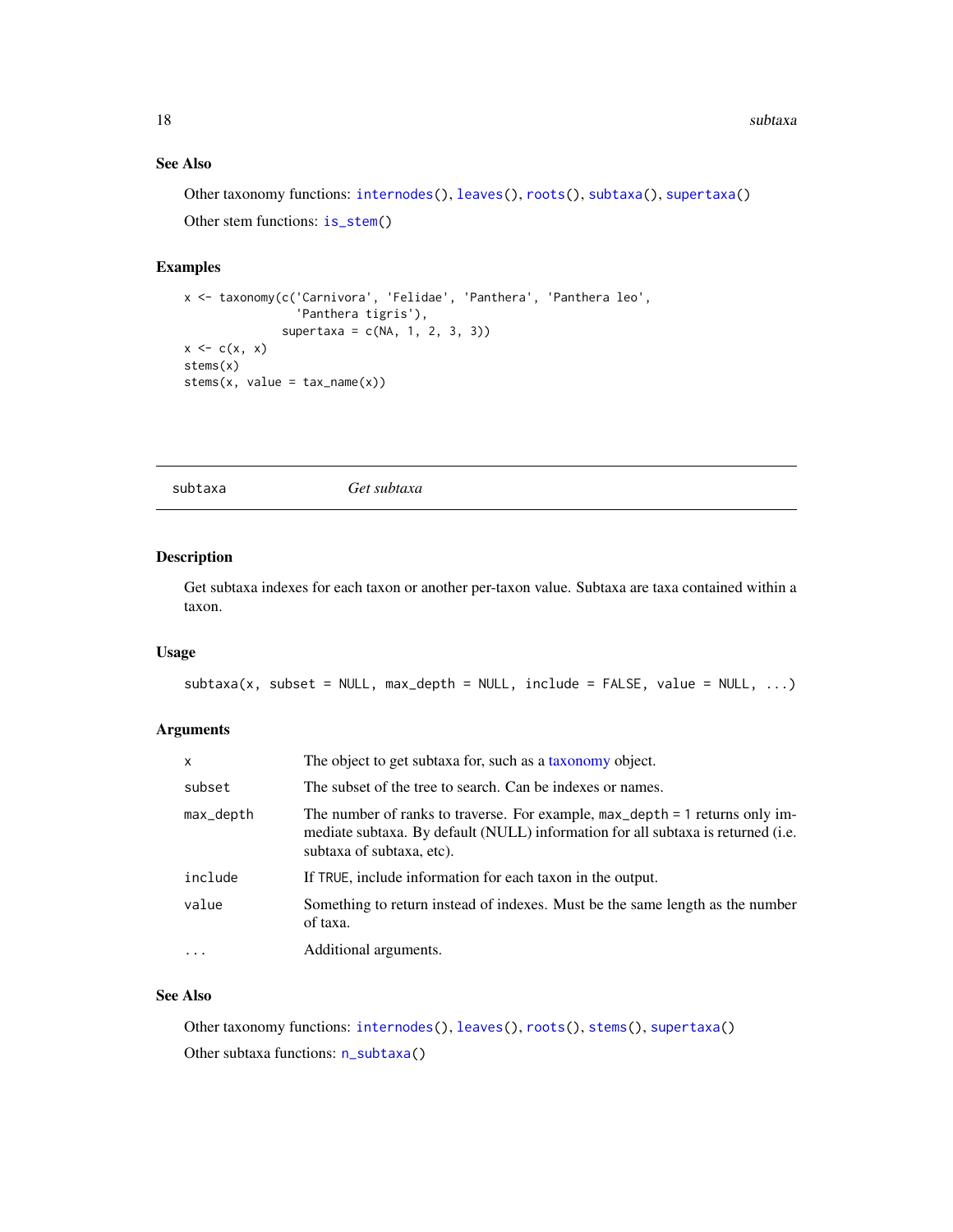#### <span id="page-18-0"></span>supertaxa and the supertaxa and the supertaxa and the supertaxa and the supertaxa and the supertaxa and the supertaxa and the supertaxa and the supertaxa and the supertaxa and the supertaxa and the supertaxa and the supert

#### Examples

```
# Generate example data
x <- taxonomy(c('Carnivora', 'Felidae', 'Panthera', 'Panthera leo',
                'Panthera tigris', 'Ursidae', 'Ursus', 'Ursus arctos'),
              supertaxa = c(NA, 1, 2, 3, 3, 1, 6, 7)# The indexes of all subtaxa (with subtaxa of subtaxa, etc) for each taxon
subtaxa(x)
# The indexes of immediate subtaxa (without subtaxa of subtaxa, etc) for each taxon
subtaxa(x, max_depth = 1)# Return something other than index
subtaxa(x, value = tax_name(x))# Include each taxon with its subtaxa
subtaxa(x, value = tax_name(x), include = TRUE)# Only return data for some taxa (faster than subsetting the whole result)
subtaxa(x, subset = 3)
```
<span id="page-18-1"></span>

supertaxa *Get supertaxa*

# Description

Get supertaxa indexes for each taxon or another per-taxon value. Supertaxa are taxa a taxon is contained in.

#### Usage

```
supertaxa(
  x,
  subset = NULL,max_depth = NULL,
  include = FALSE,
  value = NULL,
  use_na = FALSE,...
```
# $\mathcal{L}$

# **Arguments**

| X         | The object to get supertaxa for, such as a taxonomy object.                              |
|-----------|------------------------------------------------------------------------------------------|
| subset    | The subset of the tree to search for roots to that subset. Can be indexes or names.      |
| max_depth | The number of levels to traverse. For example, $max_{\text{depth}} = 1$ returns only im- |
|           | mediate supertaxa. By default (NULL) information for all supertaxa is returned.          |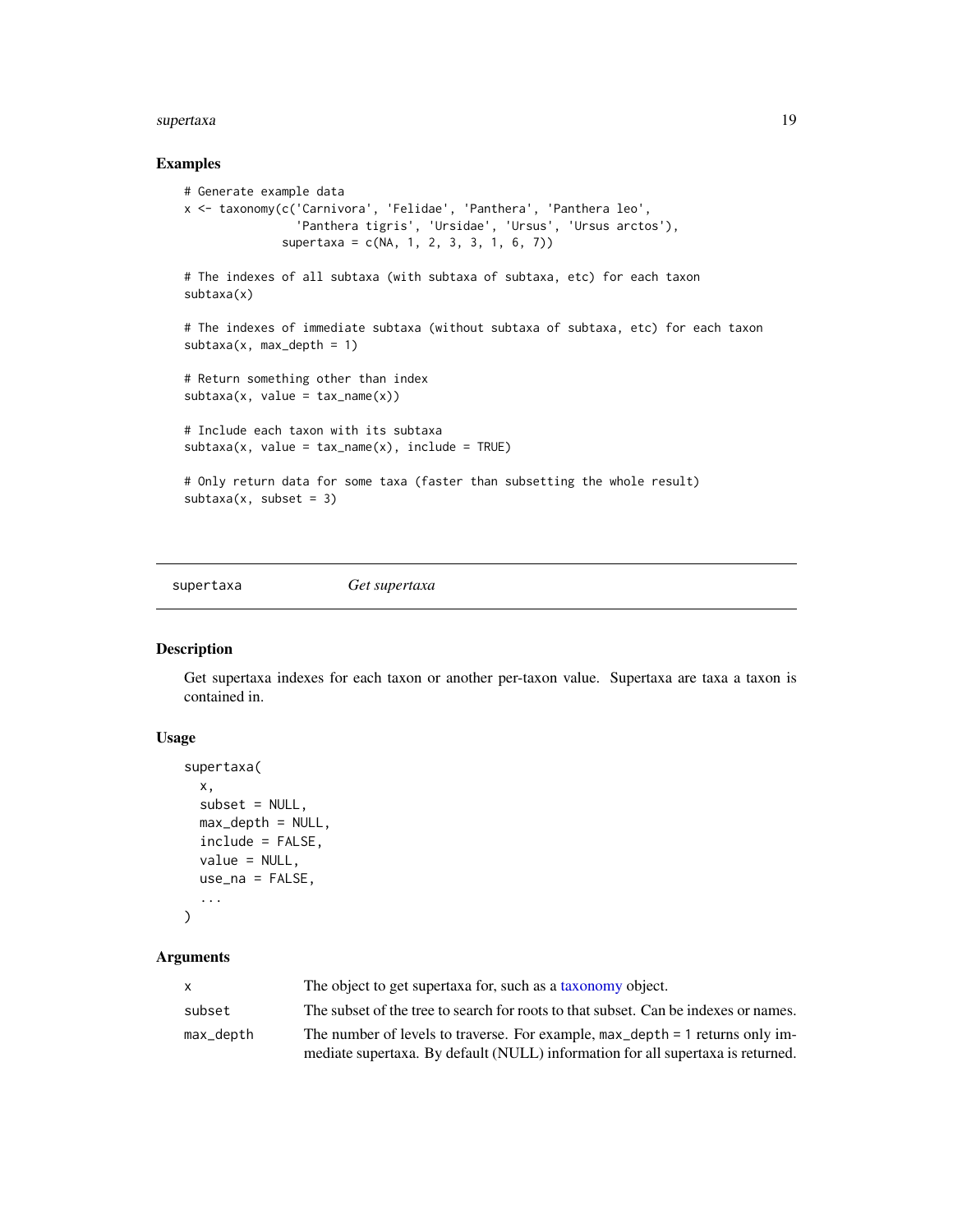<span id="page-19-0"></span>

| include | If TRUE, include information for each taxon in the output.                                |
|---------|-------------------------------------------------------------------------------------------|
| value   | Something to return instead of indexes. Must be the same length as the number<br>of taxa. |
| use_na  | Add a NA to represent the root of the taxonomy (i.e. no supertaxon)                       |
| .       | Additional arguments.                                                                     |

# See Also

```
Other taxonomy functions: internodes(), leaves(), roots(), stems(), subtaxa()
Other supertaxa functions: n_supertaxa()
```
#### Examples

```
# Generate example data
x <- taxonomy(c('Carnivora', 'Felidae', 'Panthera', 'Panthera leo',
                'Panthera tigris', 'Ursidae', 'Ursus', 'Ursus arctos'),
              supertaxa = c(NA, 1, 2, 3, 3, 1, 6, 7)
```

```
# The indexes of all supertaxa (with supertaxa of supertaxa, etc) for each taxon
supertaxa(x)
```

```
# Return something other than index
supertaxa(x, value = tax_name(x))
```

```
# Include each taxon with its supertaxa
supertaxa(x, value = tax_name(x), include = TRUE)
```

```
# Only return data for some taxa (faster than subsetting the whole result)
supertaxa(x, subset = 3)
```
taxa\_taxon-class *Taxon class*

# Description

Taxon class. See [taxon](#page-21-1) for more information

taxa\_taxonomy-class *Taxonomy class*

#### Description

Taxonomy class. See [taxonomy](#page-0-0) for more information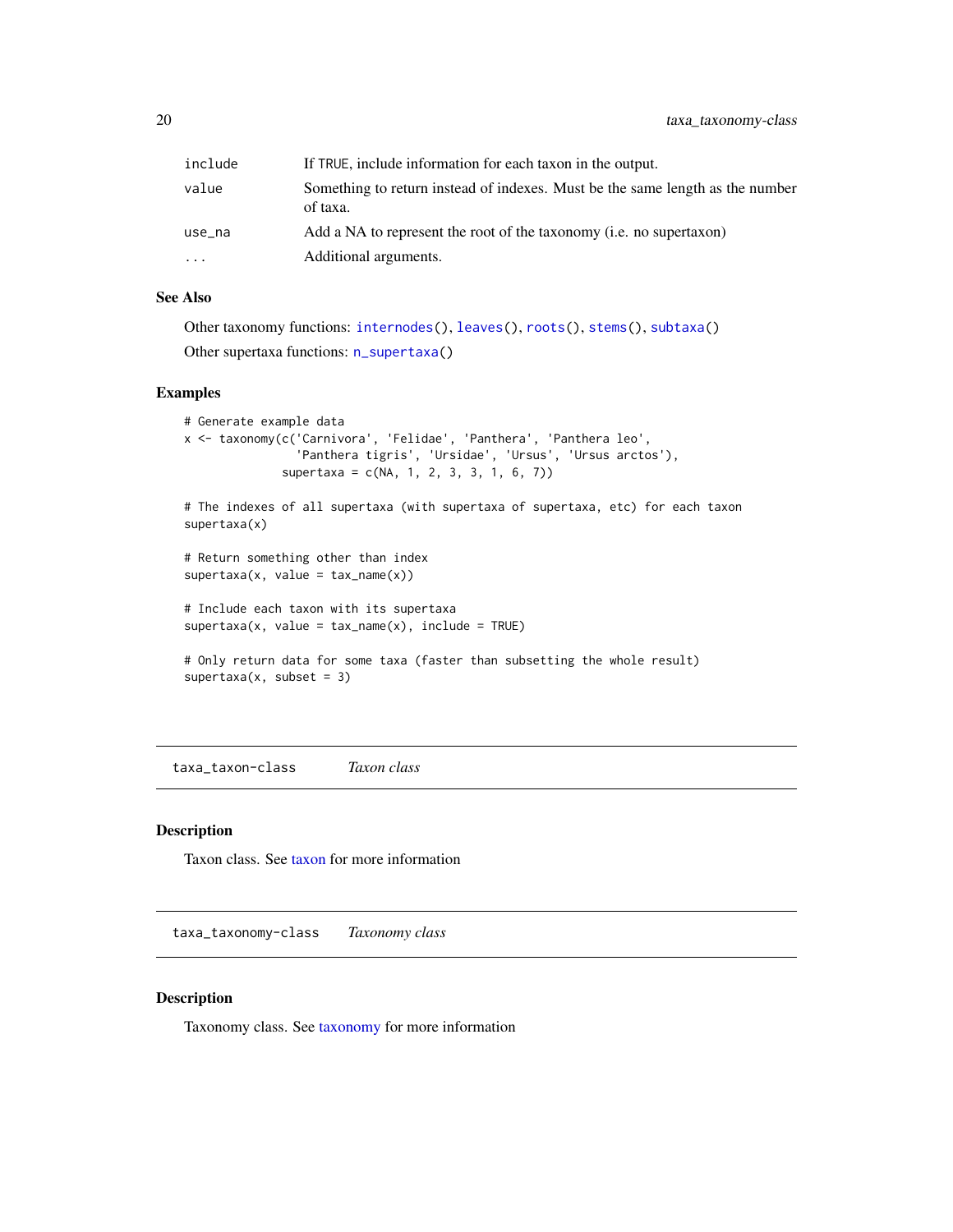<span id="page-20-0"></span>taxa\_taxon\_authority-class

*Taxon authority class*

# Description

Taxon authority class. See [taxon\\_authority](#page-22-1) for more information

taxa\_taxon\_db-class *Taxon database class*

# Description

Taxon database class. See [taxon\\_db](#page-24-1) for more information

taxa\_taxon\_id-class *Taxon ID class*

# Description

Taxon ID class. See [taxon\\_id](#page-25-1) for more information

taxa\_taxon\_rank-class *Taxon rank class*

# Description

Taxon rank class. See [taxon\\_rank](#page-26-1) for more information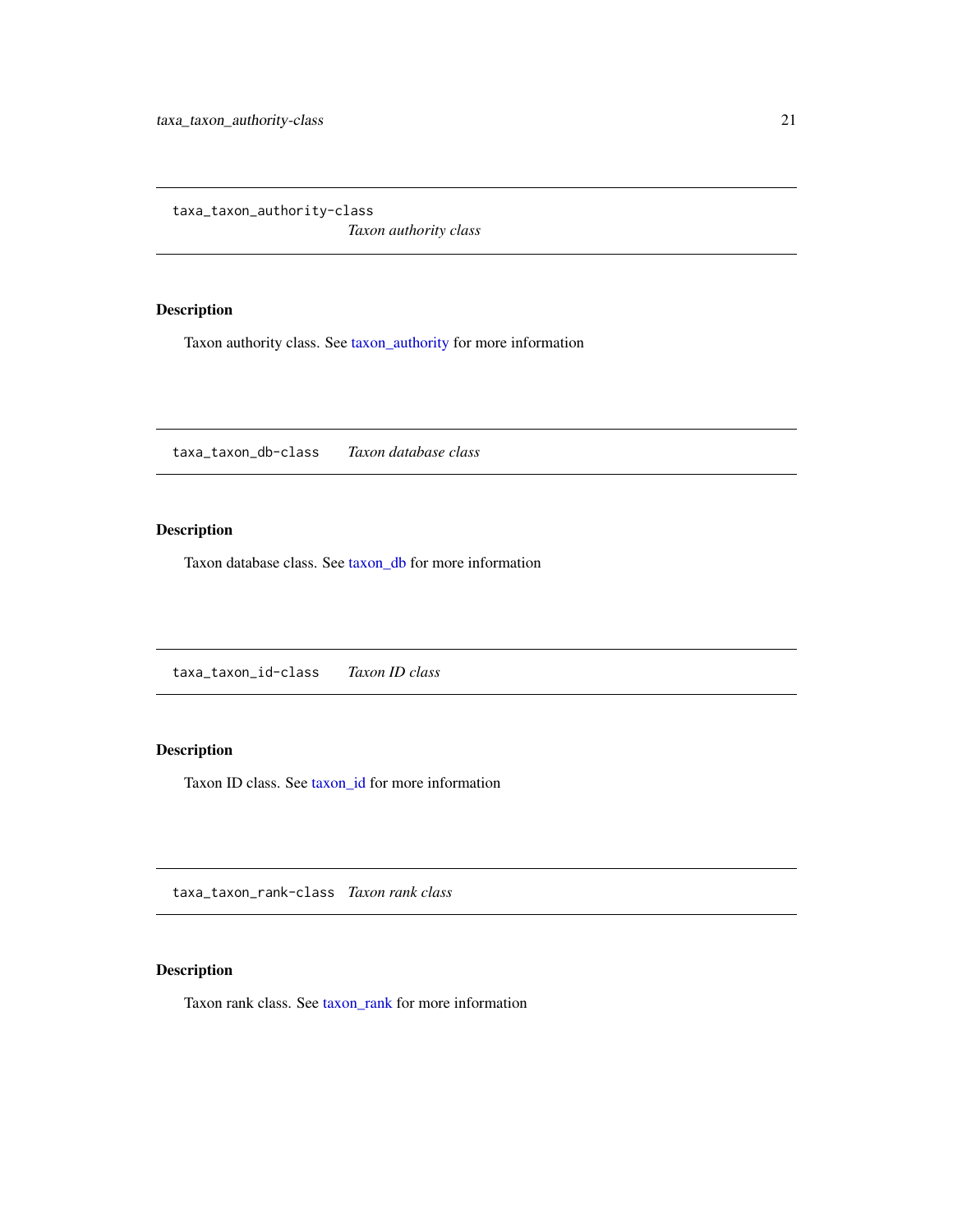<span id="page-21-1"></span><span id="page-21-0"></span>

#### Description

Maturing Used to store information about taxa, such as names, ranks, and IDs.

#### Usage

```
taxon(name = character(0), rank = NA, id = NA, auth = NA, .names = NA, ...)
```
#### Arguments

| name      | The names of taxa. Inputs with be coerced into a character vector if anything<br>else is given.                                                                               |
|-----------|-------------------------------------------------------------------------------------------------------------------------------------------------------------------------------|
| rank      | The ranks of taxa. Inputs with be coerced into a taxon rank vector if anything<br>else is given.                                                                              |
| id        | The ids of taxa. These should be unique identifier and are usually associated<br>with a database. Inputs with be coerced into a taxon id vector if anything else<br>is given. |
| auth      | The authority of the taxon. Inputs with be coerced into a taxon authority vector<br>if anything else is given.                                                                |
| .names    | The names of the vector.                                                                                                                                                      |
| $\ddotsc$ | Additional arguments.                                                                                                                                                         |

# Value

An S3 object of class taxa\_taxon

# See Also

```
[.taxa_classification(classification(taxon_authority(taxon_db(),
taxon_id(), taxon_rank()
```

```
# Create taxon name vector
x <- taxon(c('A', 'B', 'C'))
x <- taxon(name = c('Homo sapiens', 'Bacillus', 'Ascomycota', 'Ericaceae'),
           rank = c('species', 'genus', 'phylum', 'family'),
           id = taxon_id(c('9606', '1386', '4890', '4345'), db = 'ncbi'),
           auth = c('Linnaeus, 1758', 'Cohn 1872', NA, 'Juss., 1789'))
names(x) <- c('a', 'b', 'c', 'd')
# Get parts of the taxon name vector
tax_name(x)
tax_rank(x)
```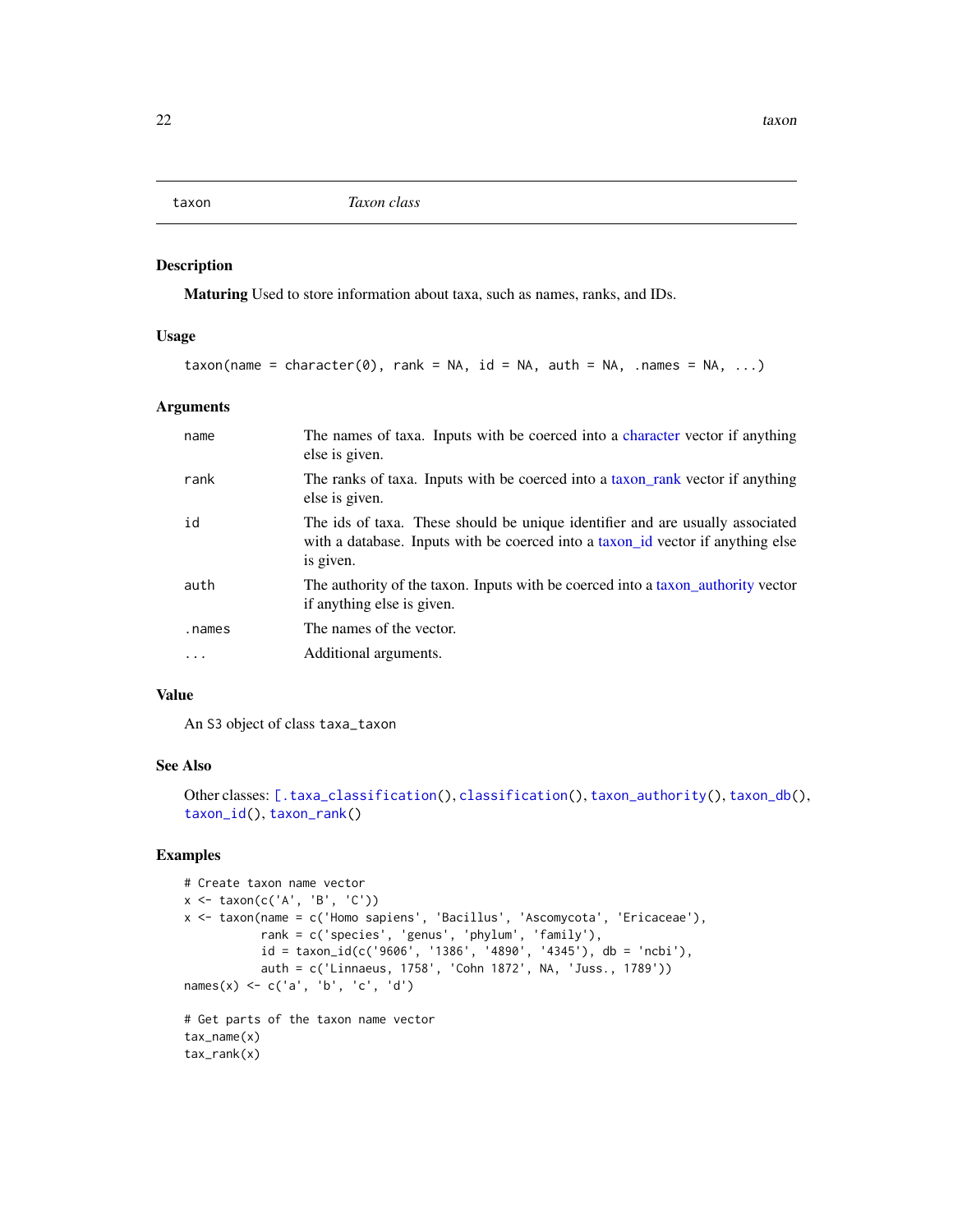```
tax_id(x)
tax_db(x)
tax_auth(x)
tax_author(x)
tax_date(x)
tax_cite(x)
# Set parts of the taxon name vector
tax_name(x) <- tolower(tax_name(x))
tax\_rank(x)[1] < -NAtax_name(x)['b'] <- 'Billy'
tax_id(x) <- '9999'
tax_db(x) < -'itis'
tax_author(x) < -NAtax_author(x)[2:3] \leftarrow c('Joe', 'Billy')tax_date(x) <- c('1999', '2013', '1796', '1899')
tax_cite(x)[1] <- 'Linnaeus, C. (1771). Mantissa plantarum altera generum.'
# Manipulate taxon name vectors
x[1:3]
x[tax_rank(x) > 'family']
x['b'] <- NA
x[c('c', 'd')] <- 'unknown'
is.na(x)
# Use as columns in tables
tibble::tibble(x = x, y = 1:4)
data.frame(x = x, y = 1:4)# Converting to tables
tibble::as_tibble(x)
as_data_frame(x)
```
<span id="page-22-1"></span>taxon\_authority *Taxon authority class*

#### Description

Maturing Used to store information on taxon authorities, such as author names, date, and citation.

```
taxon_authority(
 author = character(),
 date = ",
 citation = "",.names = ",
 extract_date = TRUE
)
```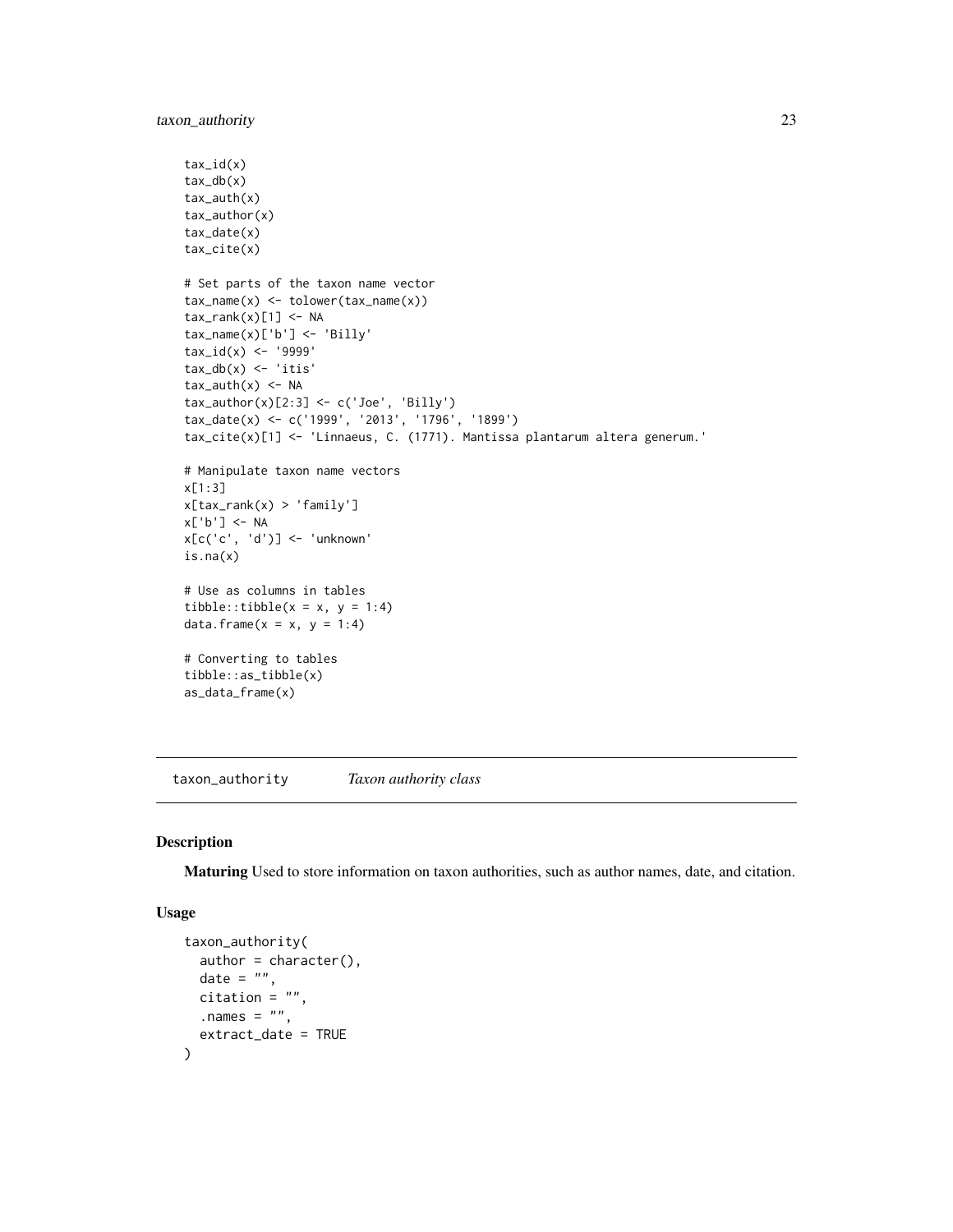<span id="page-23-0"></span>

| author       | Zero or more author names.                                                                                                                             |
|--------------|--------------------------------------------------------------------------------------------------------------------------------------------------------|
| date         | Zero or more dates.                                                                                                                                    |
| citation     | Zero or more literature citations.                                                                                                                     |
| .names       | The names of the vector.                                                                                                                               |
| extract_date | If TRUE (the default), then if a date is detected in the author input and no date<br>input is given, then the date is separated from the author input. |

#### Value

An S3 object of class taxa\_taxon\_authority

# See Also

Other classes: [\[.taxa\\_classification\(](#page-0-0)), [classification\(](#page-3-1)), [taxon\\_db\(](#page-24-1)), [taxon\\_id\(](#page-25-1)), [taxon\\_rank\(](#page-26-1)), [taxon\(](#page-21-1))

```
# Making new objects
x \le - taxon_authority(c('A', 'B', 'C'))
x <- taxon_authority(c('Cham. & Schldl.', 'L.'),
                     date = c('1827', '1753'))
# Manipulating objects
as.character(x)
x[2]
x[2] <- 'ABC'
names(x) <- c('a', 'b')x['b'] <- 'David Bowie'
tax_author(x)[1] <- tolower(tax_author(x)[1])
tax_author(x)
tax_date(x) <- c('2000', '1234')
tax_date(x)
tax_cite(x)[2] <- c('Linnaeus, C. (1771). Mantissa plantarum altera generum.')
tax_cite(x)
# Using as columns in tables
tibble::tibble(x = x, y = 1:2)
data.frame(x = x, y = 1:2)# Converting to tables
tibble::as_tibble(x)
as_data_frame(x)
```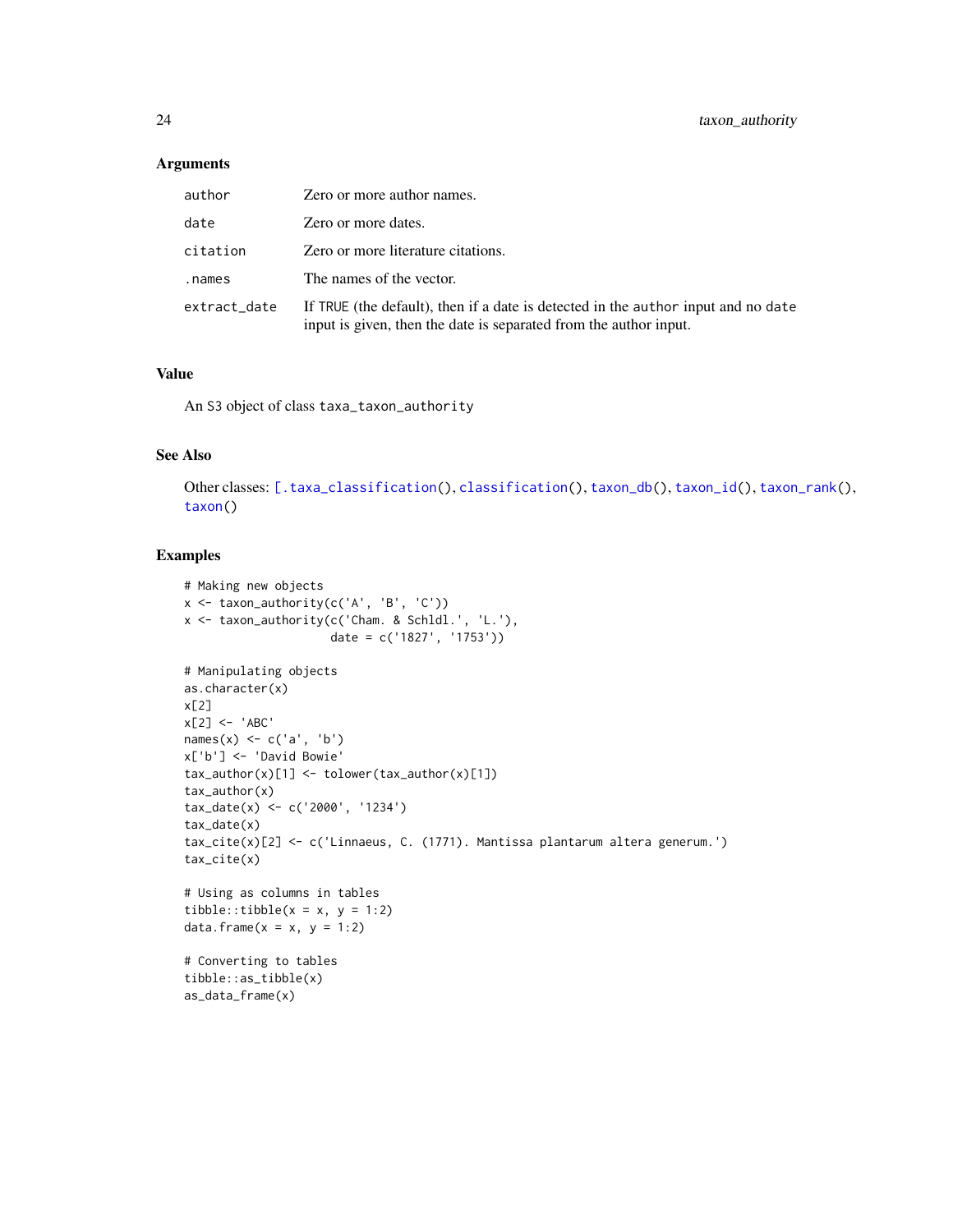<span id="page-24-1"></span><span id="page-24-0"></span>

#### Description

Maturing Used to store the names of taxon databases defined in [db\\_ref.](#page-5-1) Primarily used in other classes like [taxon\\_id](#page-25-1) to define databases for each item.

#### Usage

 $taxon_db(db = character(), .names = NULL, ...)$ 

#### Arguments

| db                      | Zero or more taxonomic database names. Should be a name contained in db ref. |
|-------------------------|------------------------------------------------------------------------------|
|                         | Inputs will be transformed to a character vector if possible.                |
| .names                  | The names of the vector.                                                     |
| $\cdot$ $\cdot$ $\cdot$ | Additional arguments.                                                        |

# Value

An S3 object of class taxa\_taxon\_db

# See Also

Other classes: [\[.taxa\\_classification\(](#page-0-0)), [classification\(](#page-3-1)), [taxon\\_authority\(](#page-22-1)), [taxon\\_id\(](#page-25-1)), [taxon\\_rank\(](#page-26-1)), [taxon\(](#page-21-1))

```
# Making new objects
x <- taxon_db(c('ncbi', 'ncbi', 'itis'))
x
# Manipulating objects
as.character(x)
x[2:3]
x[2:3] <- 'nbn'
names(x) \leq c('a', 'b', 'c')
x['b']
x['b'] <- 'nbn'
x[x == 'itis'] \leftarrow 'gbif'# Using as columns in tables
tibble::tibble(x = x, y = 1:3)
data.frame(x = x, y = 1:3)# Converting to tables
tibble::as_tibble(x)
```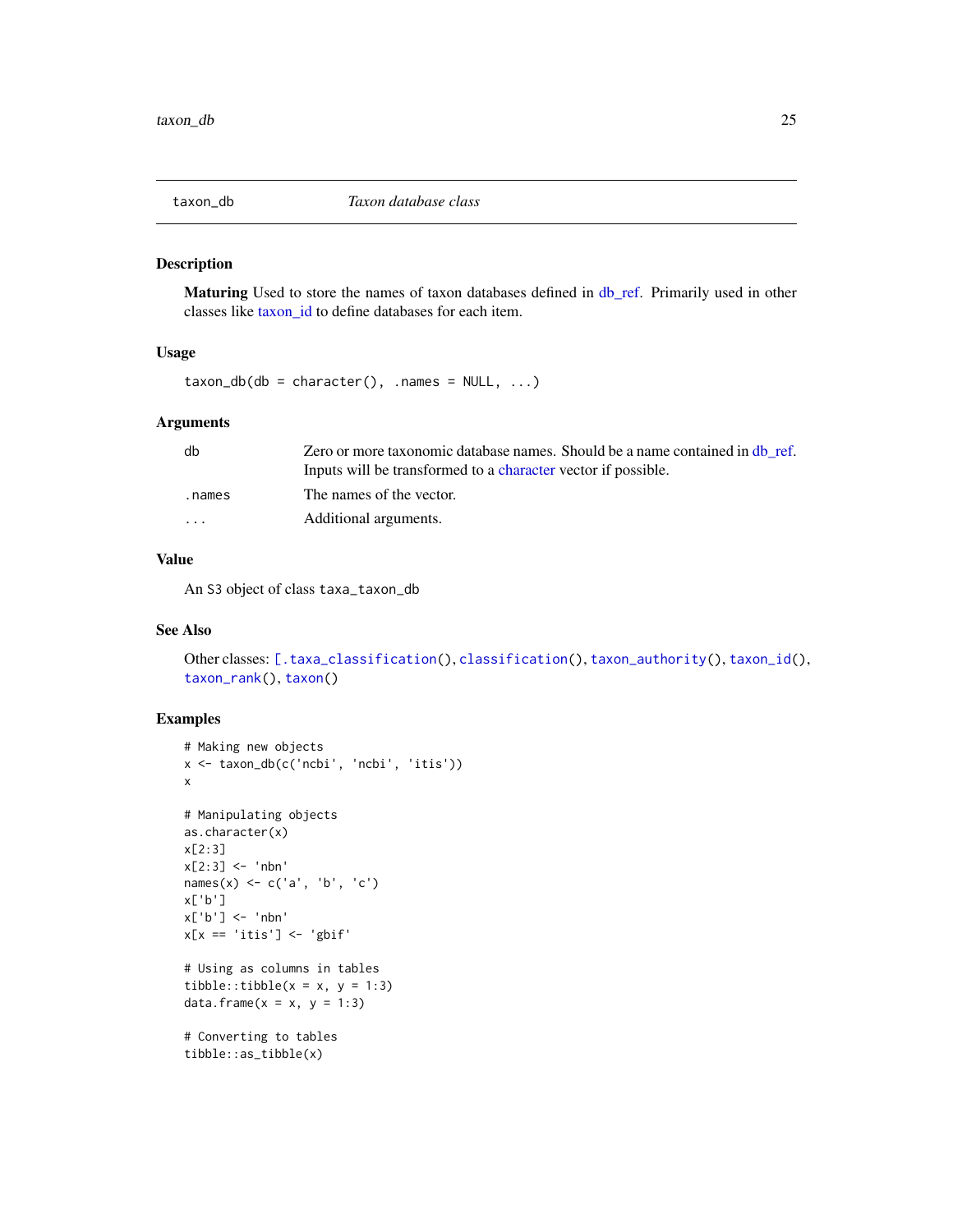```
as_data_frame(x)
# Trying to use an invalid database generates an error
# x <- taxon_db(c('ncbi', 'ncbi', 'my_custom_db'))
# x[x == 'itis'] \leftarrow 'my\_custom\_db'# Listing known databases and their properties
db_ref$get()
# Adding and using a new database
db_ref$set(name = 'my_custom_db', desc = 'I just made this up')
db_ref$get()
x <- taxon_db(c('ncbi', 'ncbi', 'my_custom_db'))
```
<span id="page-25-1"></span>taxon\_id *Taxon ID class*

#### Description

Maturing Used to store the ID corresponding to taxa, either arbitrary or from a particular taxonomy database. This is typically used to store taxon IDs in [taxon](#page-21-1) objects.

# Usage

 $taxon_id(id = character(), db = "", name = NULL)$ 

# Arguments

| id     | Zero or more taxonomic ids. Inputs will be transformed to a character vector if<br>possible.                                                         |
|--------|------------------------------------------------------------------------------------------------------------------------------------------------------|
| db     | The name(s) of the database(s) associated with the IDs. If not NA (the default),<br>the input must consist of names of databases in db $refiget()$ . |
| .names | The names that will be applied to the vector.                                                                                                        |

#### Value

An S3 object of class taxa\_taxon\_id

# See Also

```
[.taxa_classification(classification(taxon_authority(taxon_db(),
taxon_rank(), taxon()
```
<span id="page-25-0"></span>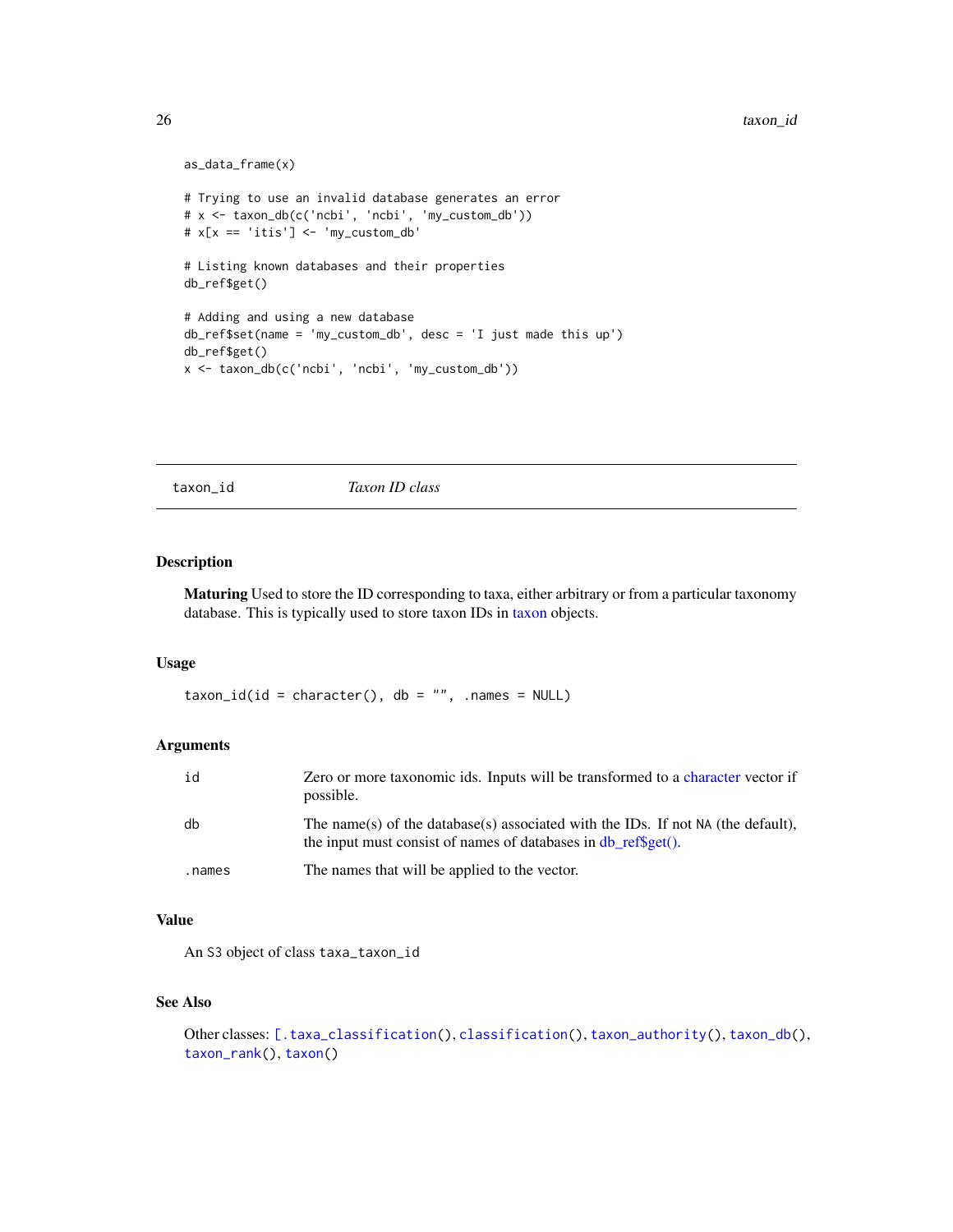# <span id="page-26-0"></span>taxon\_rank 27

#### Examples

```
# Making new objects
x <- taxon_id(c('A', 'B', 'C'))
x <- taxon_id(c('9606', '1386', '4890', '4345'), db = 'ncbi')
x <- taxon_id(c('9606', '1386', '4890', '4345'),
              db = c('ncbi', 'ncbi', 'itis', 'itis'))
names(x) <- c('a', 'b', 'c', 'd')
# Manipulating objects
as.character(x)
x[2:3]
x[2:3] <- 'ABC'
x[c('a', 'c')] < - '123'
x[['b']] <- taxon_id('123423', db = 'ncbi')
tax_db(x)
tax_db(x) < -'nbn'
c(x, x)# Using as columns in tables
tibble::tibble(x = x, y = 1:4)
data.frame(x = x, y = 1:4)# Convert to tables
tibble::as_tibble(x)
as_data_frame(x)
# Trying to use an invalid ID with a specified database causes an error
```

```
#taxon_id('NOLETTERS', db = 'ncbi')
```
<span id="page-26-1"></span>taxon\_rank *Taxon rank class*

#### Description

Maturing Used to store taxon ranks, possibly associated with a taxonomy database. This is typically used to store taxon ranks in [taxon](#page-21-1) objects.

```
taxon_rank(
 rank = character(),
  . names = NULL,levels = NULL,
  guess_order = TRUE
)
```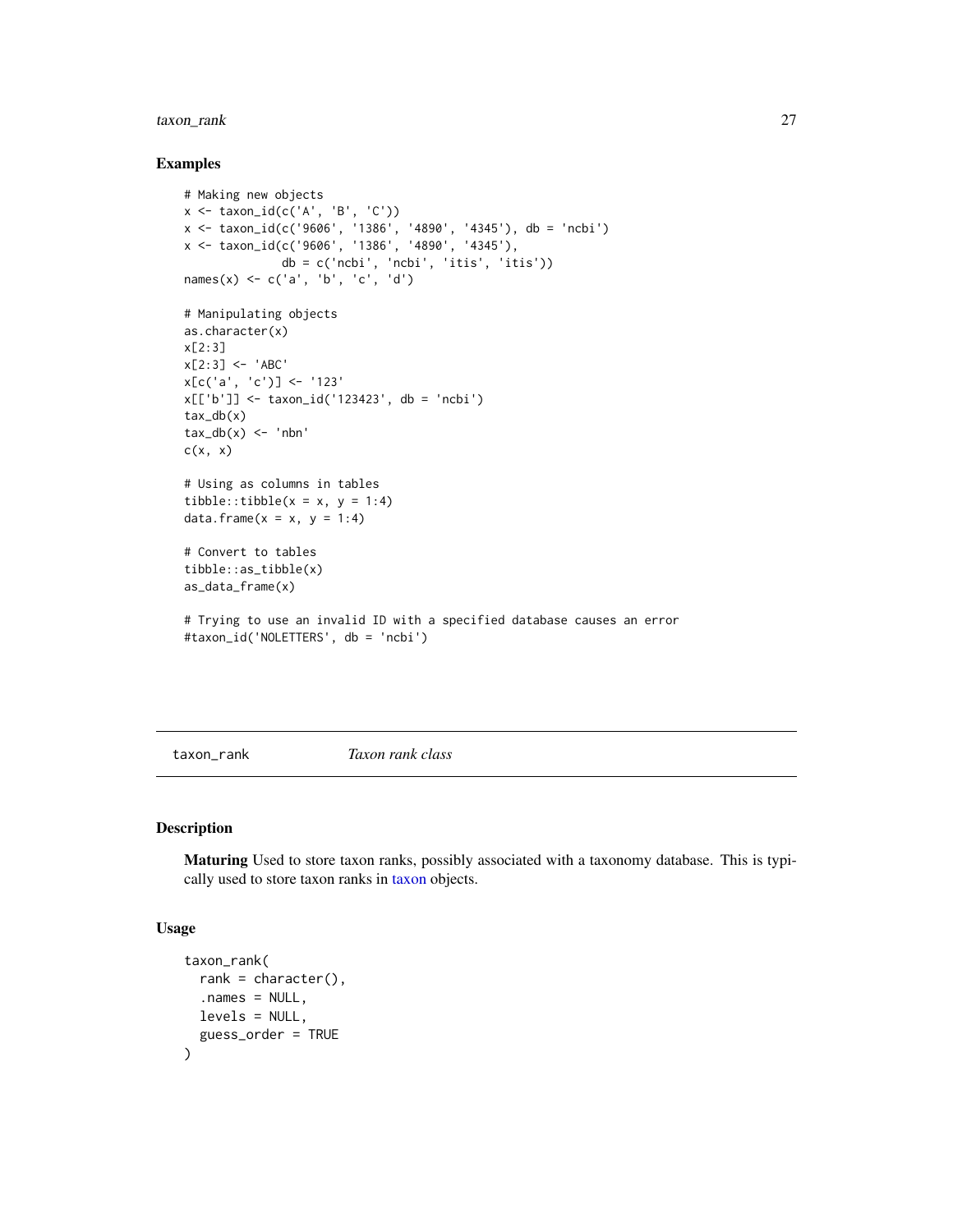<span id="page-27-0"></span>

| rank        | Zero or more taxonomic rank names. Inputs will be transformed to a character<br>vector.                                                                                                                          |
|-------------|------------------------------------------------------------------------------------------------------------------------------------------------------------------------------------------------------------------|
| .names      | The names of the vector                                                                                                                                                                                          |
| levels      | A named numeric vector indicating the names and orders of possible taxonomic<br>ranks. Higher numbers indicate for fine-scale groupings. Ranks of unknown<br>order can be indicated with NA instead of a number. |
| guess_order | If TRUE and no rank order is given using numbers, try to guess order based on<br>rank names.                                                                                                                     |

#### Value

An S3 object of class taxa\_taxon\_rank

# See Also

Other classes: [\[.taxa\\_classification\(](#page-0-0)), [classification\(](#page-3-1)), [taxon\\_authority\(](#page-22-1)), [taxon\\_db\(](#page-24-1)), [taxon\\_id\(](#page-25-1)), [taxon\(](#page-21-1))

# Examples

```
# Making new objects
x <- taxon_rank(c('species', 'species', 'phylum', 'family'))
# Specifiying level order
taxon_rank(c('A', 'B', 'C', 'D', 'A', 'D', 'D'),
          levels = c('D', 'C', 'B', 'A'))taxon_rank(c('A', 'B', 'C', 'D', 'A', 'D', 'D'),
          levels = c(D = NA, A = 10, B = 20, C = 30)names(x) \leq c('a', 'b', 'c', 'd')
# Manipulating objects
as.character(x)
as.factor(x)
as.ordered(x)
x[2:3]
x[x > 'family'] <- taxon_rank('unknown')
x[1] <- taxon_rank('order')
x['b']
x['b'] <- 'order'
# Using as columns in tables
tibble::tibble(x = x, y = 1:4)
data.frame(x = x, y = 1:4)# Converting to tables
tibble::as_tibble(x)
as_data_frame(x)
```
# Trying to add an unknown level as a character causes an error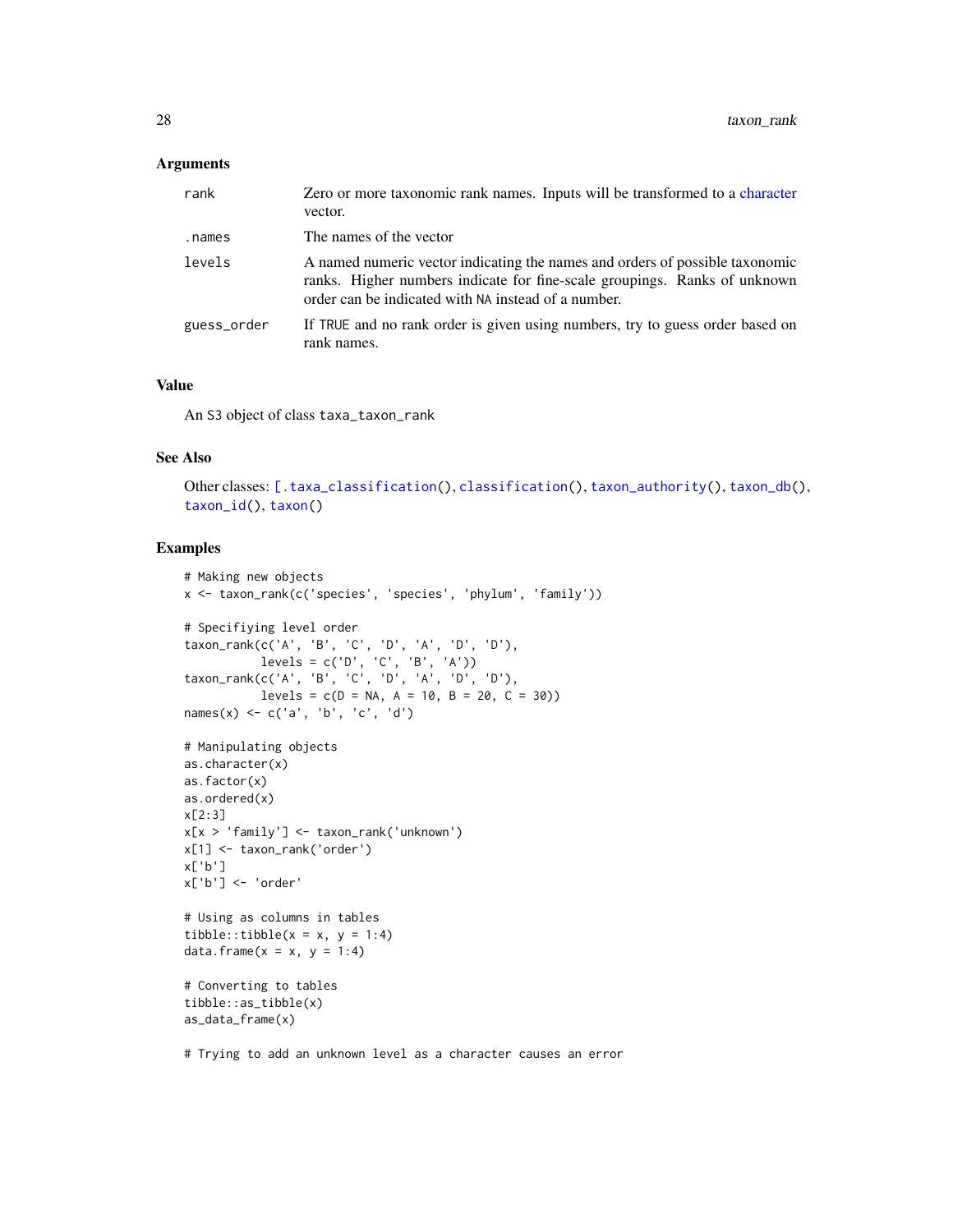# <span id="page-28-0"></span>tax\_auth.taxa\_classification 29

```
#x[2] <- 'superkingdom'
# But you can add a new level using taxon_rank objects
x[2] <- taxon_rank('superkingdom')
```
tax\_auth.taxa\_classification

*Set and get taxon authorities*

#### Description

Set and get the taxon authorities in objects that have them, such as [taxon](#page-21-1) objects. Note that this sets all the authority information, such as author name, date, and citations. To set or get just one of part of the authorities, use [tax\\_author,](#page-29-1) [tax\\_date,](#page-31-1) or [tax\\_cite](#page-30-1) instead.

#### Usage

```
## S3 method for class 'taxa_classification'
tax_auth(x)
## S3 replacement method for class 'taxa_classification'
tax_author(x) < -valuetax_auth(x)
tax_author(x) < -value## S3 method for class 'taxa_taxon'
tax_auth(x)
## S3 replacement method for class 'taxa_taxon'
tax_author(x) < -value## S3 method for class 'taxa_taxonomy'
tax_auth(x)
## S3 replacement method for class 'taxa_taxonomy'
tax_author(x) < -value
```
#### **Arguments**

|       | An object with taxon authorities.                                    |
|-------|----------------------------------------------------------------------|
| value | The taxon IDs to set. Inputs will be coerced into a taxon id vector. |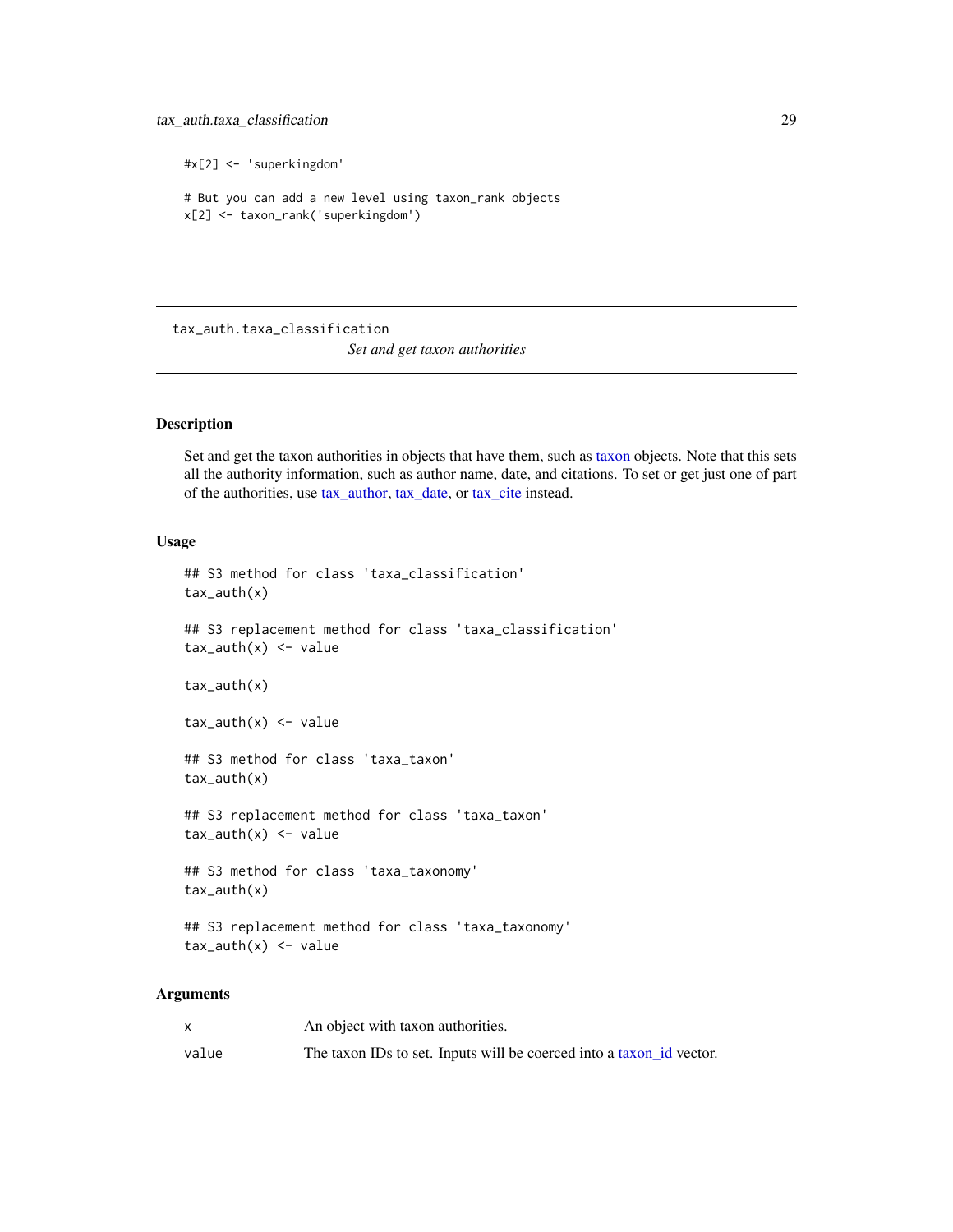#### Examples

```
x <- taxon(name = c('Homo sapiens', 'Bacillus', 'Ascomycota', 'Ericaceae'),
           rank = c('species', 'genus', 'phylum', 'family'),
           id = taxon_id(c('9606', '1386', '4890', '4345')), db = 'ncbi'),auth = c('Linnaeus, 1758', 'Cohn 1872', NA, 'Juss., 1789'))
tax_auth(x)
tax_author(x) < -\ntolower(tax_author(x))tax_author(x)[1] < - 'Billy'
```
tax\_author.taxa\_classification

# *Set and get taxon authors*

# <span id="page-29-1"></span>**Description**

Set and get taxon authors in objects that have them, such as [taxon\\_authority](#page-22-1) objects.

#### Usage

```
## S3 method for class 'taxa_classification'
tax_author(x)
## S3 replacement method for class 'taxa_classification'
tax_author(x) < - valuetax_author(x)
tax_author(x) < - value## S3 method for class 'taxa_taxon'
tax_author(x)
## S3 replacement method for class 'taxa_taxon'
tax_author(x) < - value## S3 replacement method for class 'taxa_taxon_authority'
tax_author(x) < - value## S3 method for class 'taxa_taxon_authority'
tax_author(x)
## S3 method for class 'taxa_taxonomy'
tax_author(x)
## S3 replacement method for class 'taxa_taxonomy'
```
 $tax_author(x) < - value$ 

<span id="page-29-0"></span>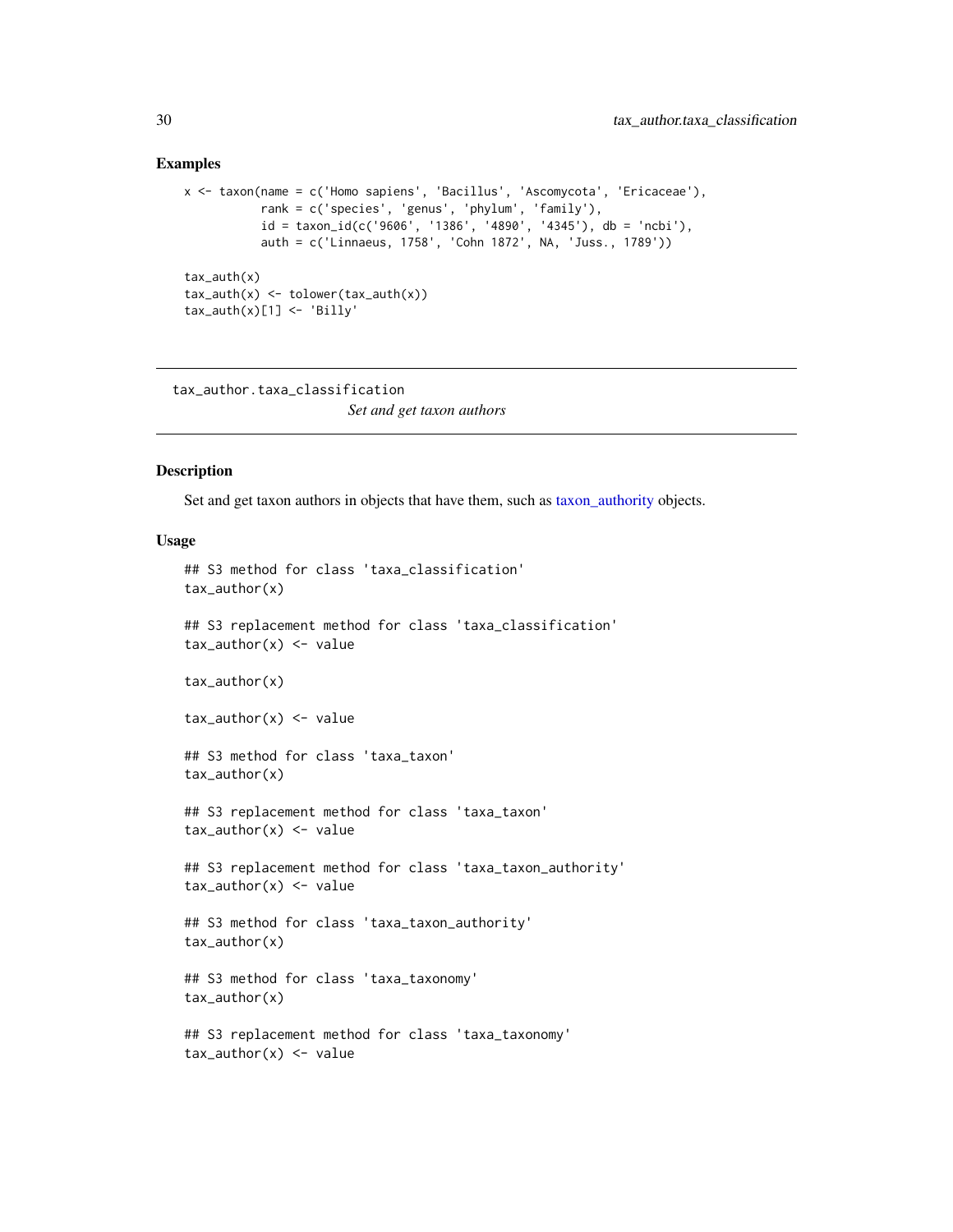<span id="page-30-0"></span>

| $\mathsf{x}$ | An object with taxon authors.                                             |
|--------------|---------------------------------------------------------------------------|
| value        | The taxon authors to set. Inputs will be coerced into a character vector. |

#### Examples

```
x <- taxon_authority(c('Cham. & Schldl.', 'L.'),
                      date = c('1827', '1753'))
tax_author(x)
tax_author(x)[1] < - "Billy"
tax_author(x) \leftarrow tolower(tax_author(x))
```
tax\_cite.taxa\_classification *Set and get taxon authority citations*

#### <span id="page-30-1"></span>Description

Set and get the taxon authority citations in objects that have them, such as [taxon\\_authority](#page-22-1) objects.

```
## S3 method for class 'taxa_classification'
tax_cite(x)
## S3 replacement method for class 'taxa_classification'
tax\_cite(x) < - valuetax_cite(x)
tax\_cite(x) < - value## S3 method for class 'taxa_taxon'
tax_cite(x)
## S3 replacement method for class 'taxa_taxon'
tax\_cite(x) < - value## S3 replacement method for class 'taxa_taxon_authority'
tax\_cite(x) < - value## S3 method for class 'taxa_taxon_authority'
tax_cite(x)
## S3 method for class 'taxa_taxonomy'
tax_cite(x)
```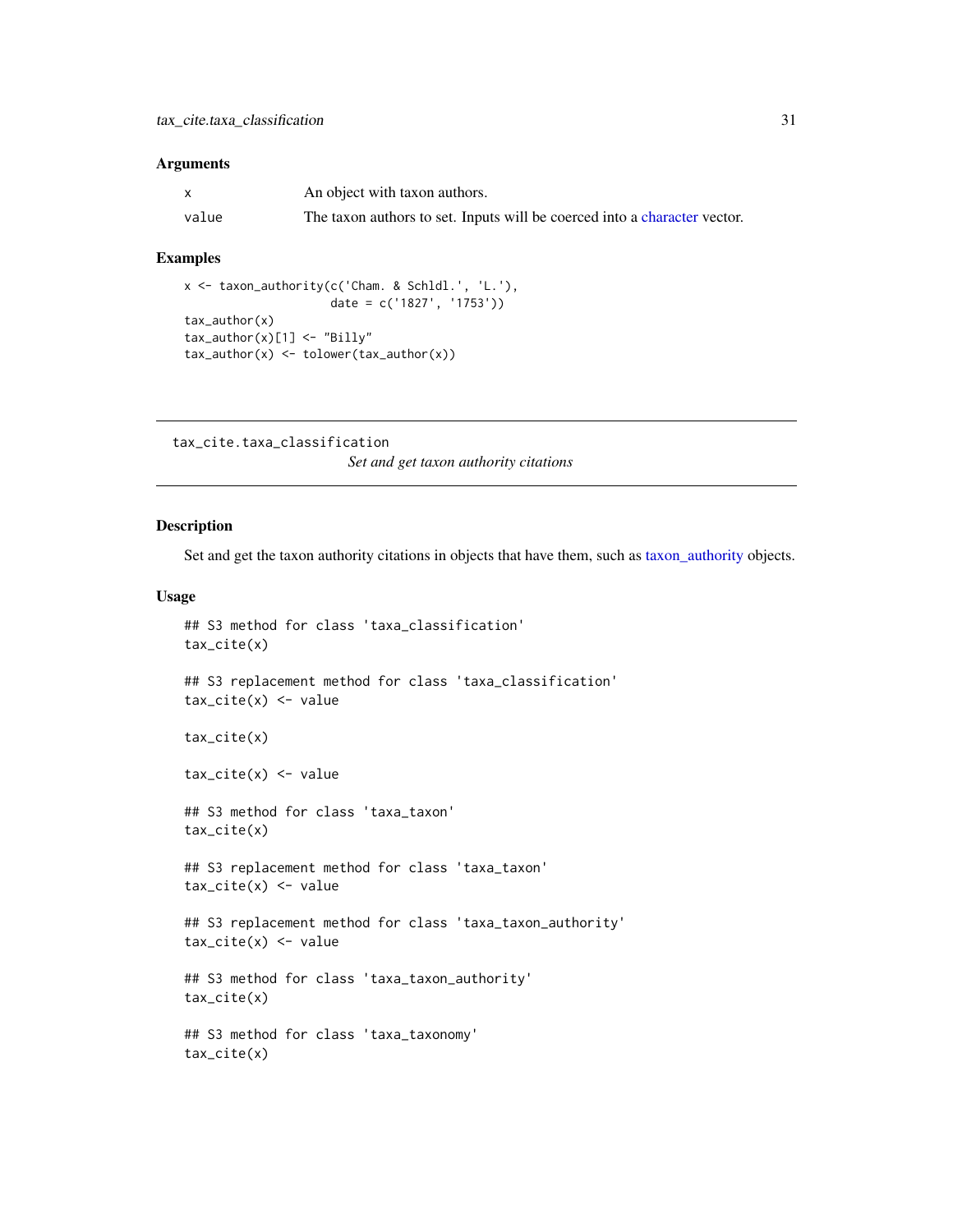```
## S3 replacement method for class 'taxa_taxonomy'
tax\_cite(x) < - value
```

|       | An object with taxon authority dates.                                             |
|-------|-----------------------------------------------------------------------------------|
| value | The taxon citations to set. Inputs will be coerced into a taxon authority vector. |

# Examples

```
x <- taxon_authority(c('Cham. & Schldl.', 'L.'),
                     date = c('1827', '1753'),
                     citation = c(NA, 'Species Plantarum'))
tax_cite(x)
tax\_cite(x)[1] < - "Cham. et al 1984"
```
tax\_date.taxa\_classification *Set and get taxon authority dates*

# <span id="page-31-1"></span>Description

Set and get the taxon authority dates in objects that have them, such as [taxon\\_authority](#page-22-1) objects.

```
## S3 method for class 'taxa_classification'
tax_date(x)
## S3 replacement method for class 'taxa_classification'
tax_data(x) < -valuetax_date(x)
tax_data(x) < - value## S3 method for class 'taxa_taxon'
tax_date(x)
## S3 replacement method for class 'taxa_taxon'
tax_data(x) < - value## S3 replacement method for class 'taxa_taxon_authority'
tax_data(x) < - value
```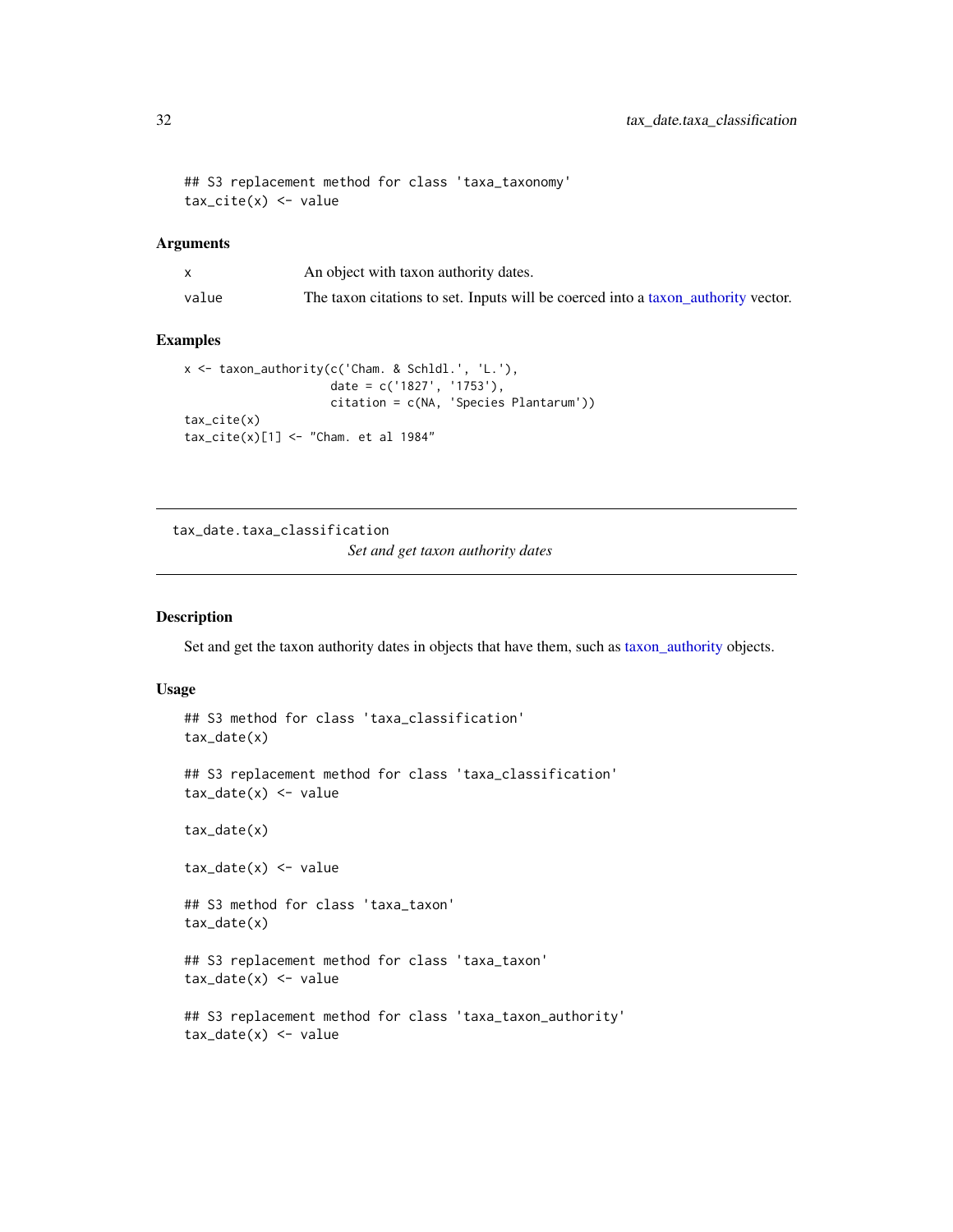# <span id="page-32-0"></span>tax\_db.taxa\_classification 33

## S3 method for class 'taxa\_taxon\_authority' tax\_date(x) ## S3 method for class 'taxa\_taxonomy' tax\_date(x) ## S3 replacement method for class 'taxa\_taxonomy'  $tax_data(x) < - value$ 

#### Arguments

|       | An object with taxon authority dates.                                             |
|-------|-----------------------------------------------------------------------------------|
| value | The taxon authority dates to set. Inputs will be coerced into a character vector. |

#### Examples

```
x <- taxon_authority(c('Cham. & Schldl.', 'L.'),
                     date = c('1827', '1753'))
tax_date(x)
tax\_date(x)[1] < - "1984"
tax_data(x) < -c(NA, '1800')
```

```
tax_db.taxa_classification
                        Set and get taxon ID databases
```
# Description

Set and get the taxon ID databases in objects that have them, such as [taxon\\_id](#page-25-1) objects.

```
## S3 method for class 'taxa_classification'
tax_db(x)## S3 replacement method for class 'taxa_classification'
tax_db(x) < -valuetax_db(x)tax_db(x) < - value
## S3 method for class 'taxa_taxon'
tax_db(x)
## S3 replacement method for class 'taxa_taxon'
```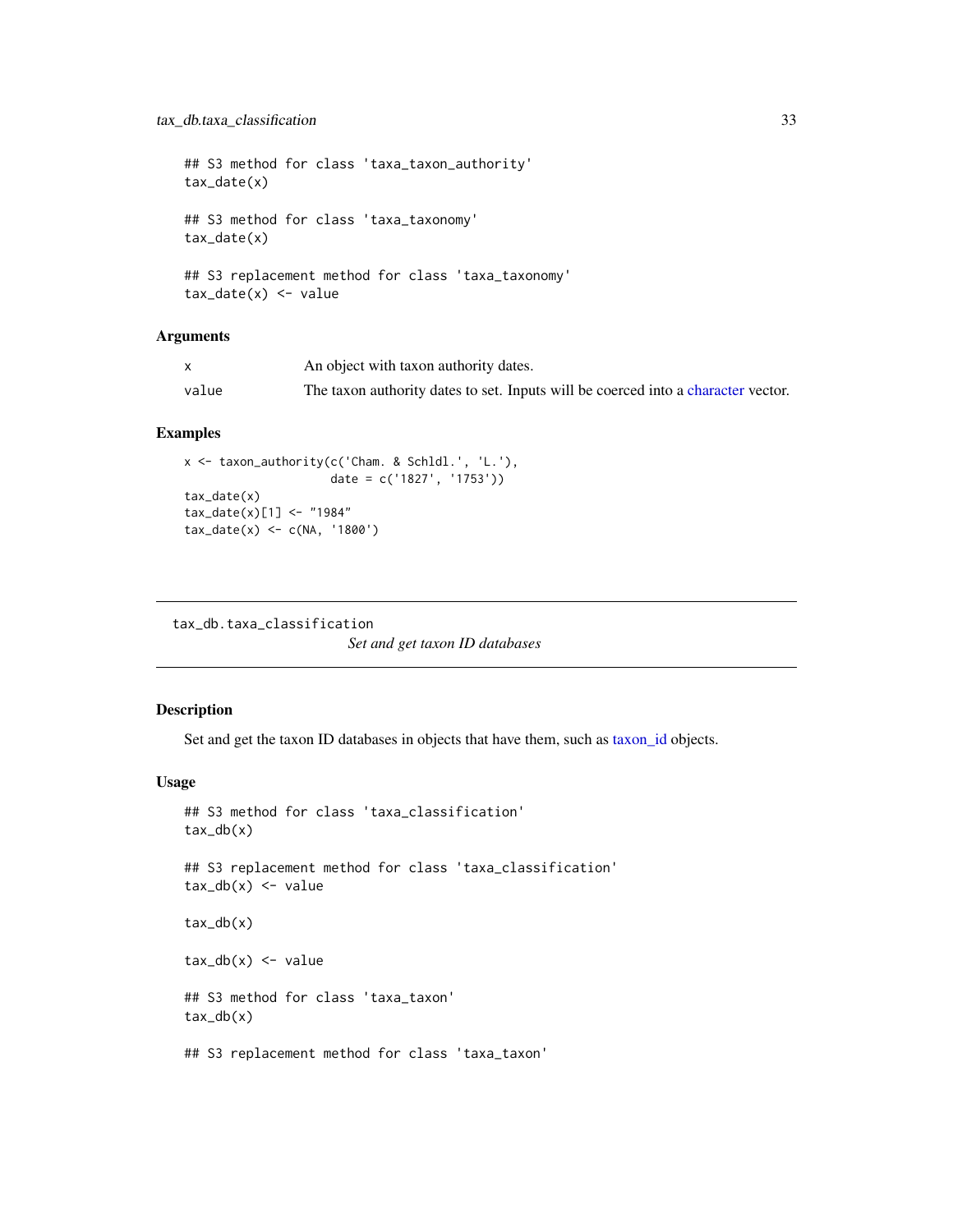```
tax_db(x) < -value## S3 method for class 'taxa_taxon_id'
tax_db(x)
## S3 replacement method for class 'taxa_taxon_id'
tax_d b(x) \leftarrow value## S3 method for class 'taxa_taxonomy'
tax_db(x)## S3 replacement method for class 'taxa_taxonomy'
tax_db(x) < -value
```

|       | An object with taxon authority dates.                                      |
|-------|----------------------------------------------------------------------------|
| value | The taxon citations to set. Inputs will be coerced into a taxon db vector. |

#### Examples

```
x <- taxon_id(c('9606', '1386', '4890', '4345'), db = 'ncbi')
tax_db(x)tax_db(x) < -'nbn'
tax_db(x)[2] <- 'itis'
```
tax\_id.taxa\_classification

```
Set and get taxon IDs
```
#### Description

Set and get the taxon IDs in objects that have them, such as [taxon](#page-21-1) objects.

# Usage

```
## S3 method for class 'taxa_classification'
tax_id(x)## S3 replacement method for class 'taxa_classification'
tax_id(x) < - value
```
 $tax_id(x)$ 

 $tax_id(x) < -$  value

<span id="page-33-0"></span>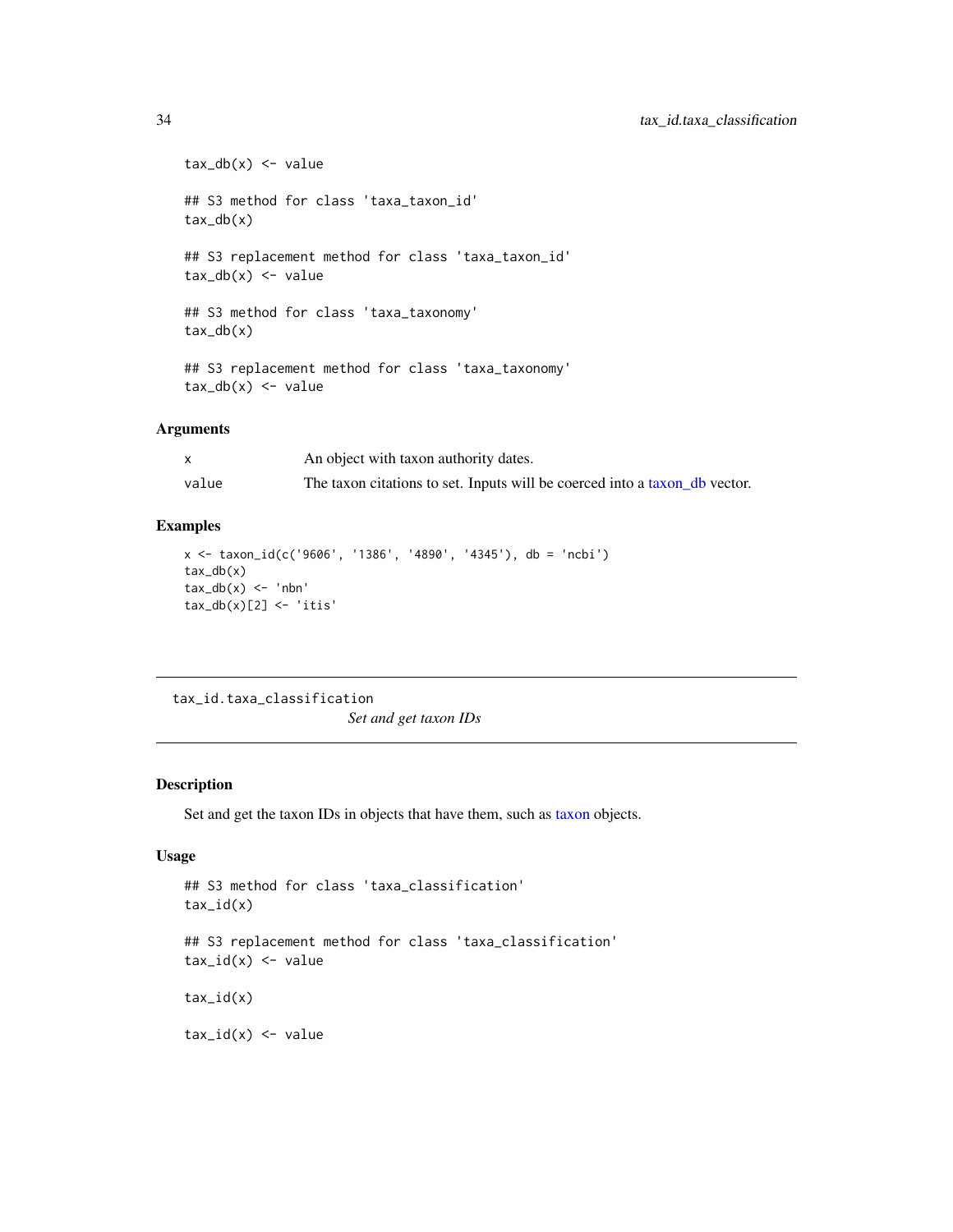```
## S3 method for class 'taxa_taxon'
tax_id(x)## S3 replacement method for class 'taxa_taxon'
tax_id(x) < - value
## S3 method for class 'taxa_taxonomy'
tax_id(x)## S3 replacement method for class 'taxa_taxonomy'
tax_id(x) < - value
```

|       | An object with taxon IDs.                                            |
|-------|----------------------------------------------------------------------|
| value | The taxon IDs to set. Inputs will be coerced into a taxon id vector. |

#### Examples

```
x <- taxon(name = c('Homo sapiens', 'Bacillus', 'Ascomycota', 'Ericaceae'),
           rank = c('species', 'genus', 'phylum', 'family'),
           id = taxon_id(c('9606', '1386', '4890', '4345'), db = 'ncbi'),
           auth = c('Linnaeus, 1758', 'Cohn 1872', NA, 'Juss., 1789'))
tax_id(x)
tax_id(x) \leftarrow paste0('00', tax_id(x))tax_id(x)[1] <- '00000'
```
tax\_name.taxa\_classification *Set and get taxon names*

# Description

Set and get the taxon names in objects that have them, such as [taxon](#page-21-1) objects. Note that this is not the same as adding vector names with [names.](#page-0-0)

```
## S3 method for class 'taxa_classification'
tax_name(x)
## S3 replacement method for class 'taxa_classification'
tax_name(x) < - valuetax_name(x)
```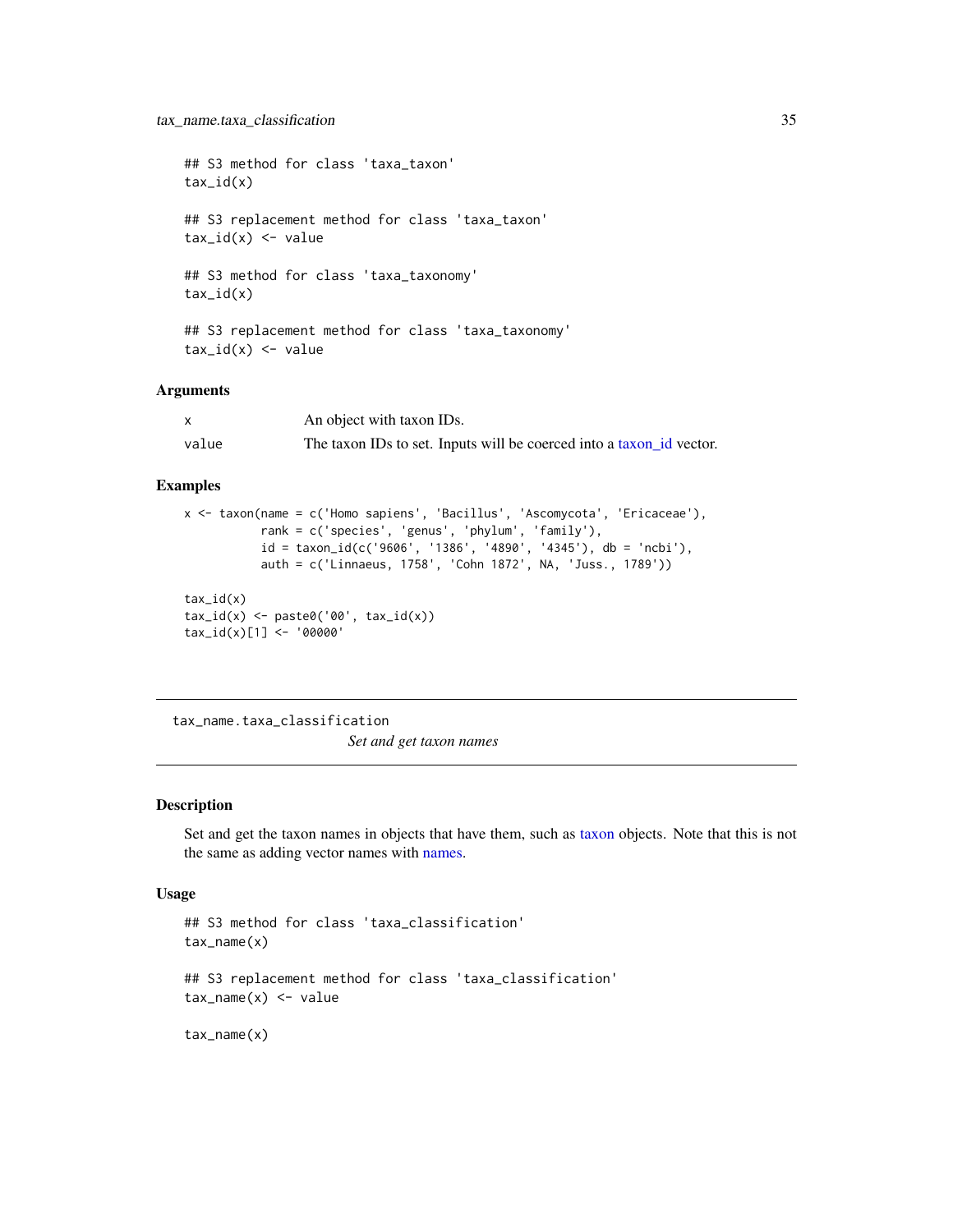```
tax_name(x) < - value## S3 method for class 'taxa_taxon'
tax_name(x)
## S3 replacement method for class 'taxa_taxon'
tax_name(x) < - value## S3 method for class 'taxa_taxonomy'
tax_name(x)
## S3 replacement method for class 'taxa_taxonomy'
tax_name(x) < - value
```

|       | An object with taxon names.                                             |
|-------|-------------------------------------------------------------------------|
| value | The taxon names to set. Inputs will be coerced into a character vector. |

# Examples

```
x <- taxon(name = c('Homo sapiens', 'Bacillus', 'Ascomycota', 'Ericaceae'),
           rank = c('species', 'genus', 'phylum', 'family'),
           id = taxon_id(c('9606', '1386', '4890', '4345'), db = 'ncbi'),
           auth = c('Linnaeus, 1758', 'Cohn 1872', NA, 'Juss., 1789'))
tax_name(x)
```

```
tax_name(x) < -tolower(tax_name(x))tax_name(x)[1] < - 'Billy'
```
tax\_rank.taxa\_classification *Set and get taxon ranks*

#### Description

Set and get the taxon ranks in objects that have them, such as [taxon](#page-21-1) objects.

```
## S3 method for class 'taxa_classification'
tax_rank(x)
## S3 replacement method for class 'taxa_classification'
tax\_rank(x) \leq - value
```

```
tax_rank(x)
```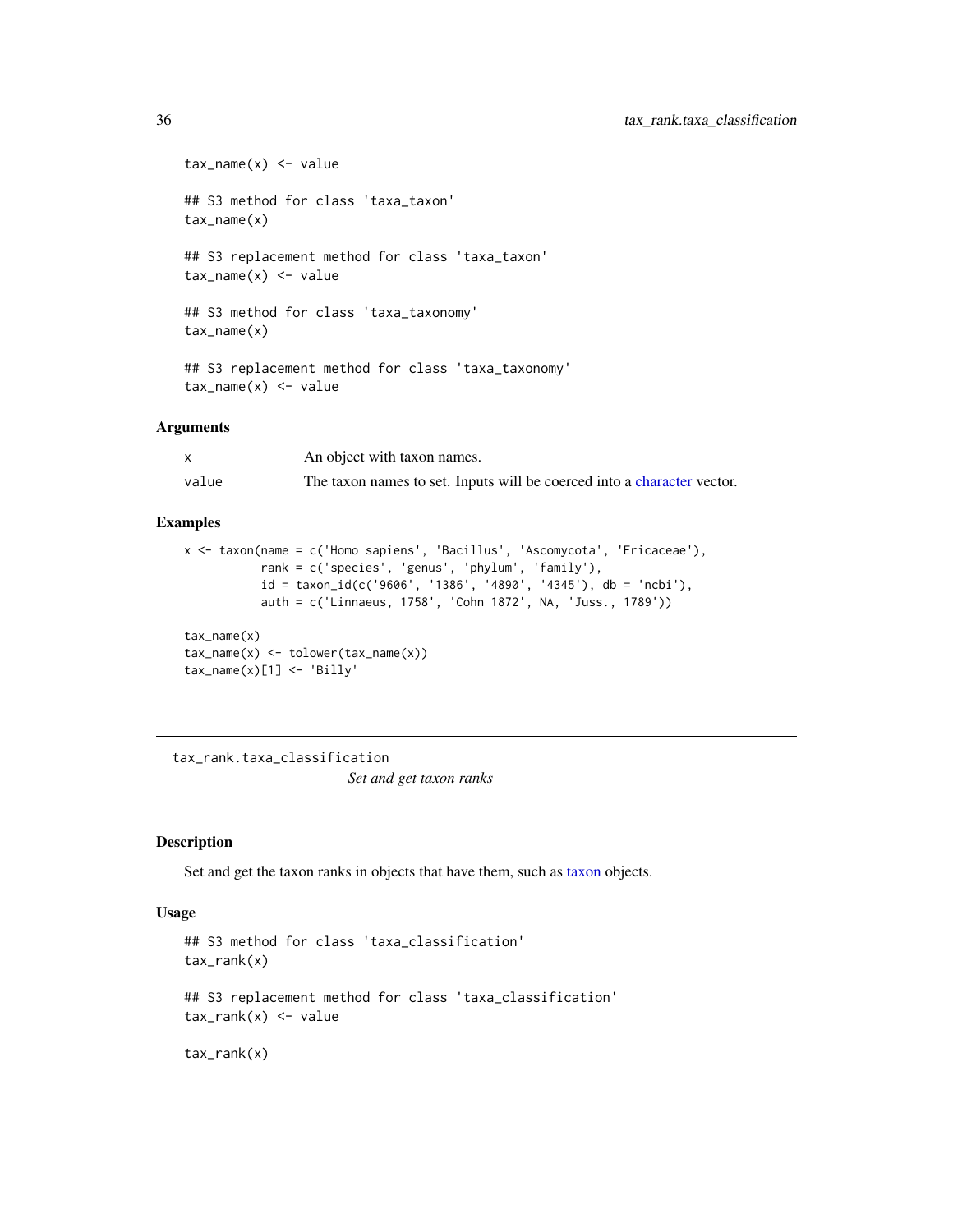#### <span id="page-36-0"></span> $\%$ in% 37

```
tax\_rank(x) < - value## S3 method for class 'taxa_taxon'
tax_rank(x)
## S3 replacement method for class 'taxa_taxon'
tax\_rank(x) <- value
## S3 method for class 'taxa_taxonomy'
tax_rank(x)
## S3 replacement method for class 'taxa_taxonomy'
tax\_rank(x) \leq - value
```
#### Arguments

|       | An object with taxon ranks.                                              |
|-------|--------------------------------------------------------------------------|
| value | The taxon ranks to set. Inputs will be coerced into a taxon rank vector. |

# Examples

```
x <- taxon(name = c('Homo sapiens', 'Bacillus', 'Ascomycota', 'Ericaceae'),
           rank = c('species', 'genus', 'phylum', 'family'),
           id = taxon_id(c('9606', '1386', '4890', '4345')), db = 'ncbi'),auth = c('Linnaeus, 1758', 'Cohn 1872', NA, 'Juss., 1789'))
tax_rank(x)
tax_rank(x) <- 'species'
tax_rank(x)[1] <- taxon_rank('family')
```
%in% *Value matching for taxa package*

# Description

A wrapper for the base value matching %in% that is used to take into consideration features of the taxa package.

#### Usage

x %in% table

#### Arguments

|       | vector or NULL: the values to be matched. Long vectors are supported.             |
|-------|-----------------------------------------------------------------------------------|
| table | vector or NULL: the values to be matched against. Long vectors are not supported. |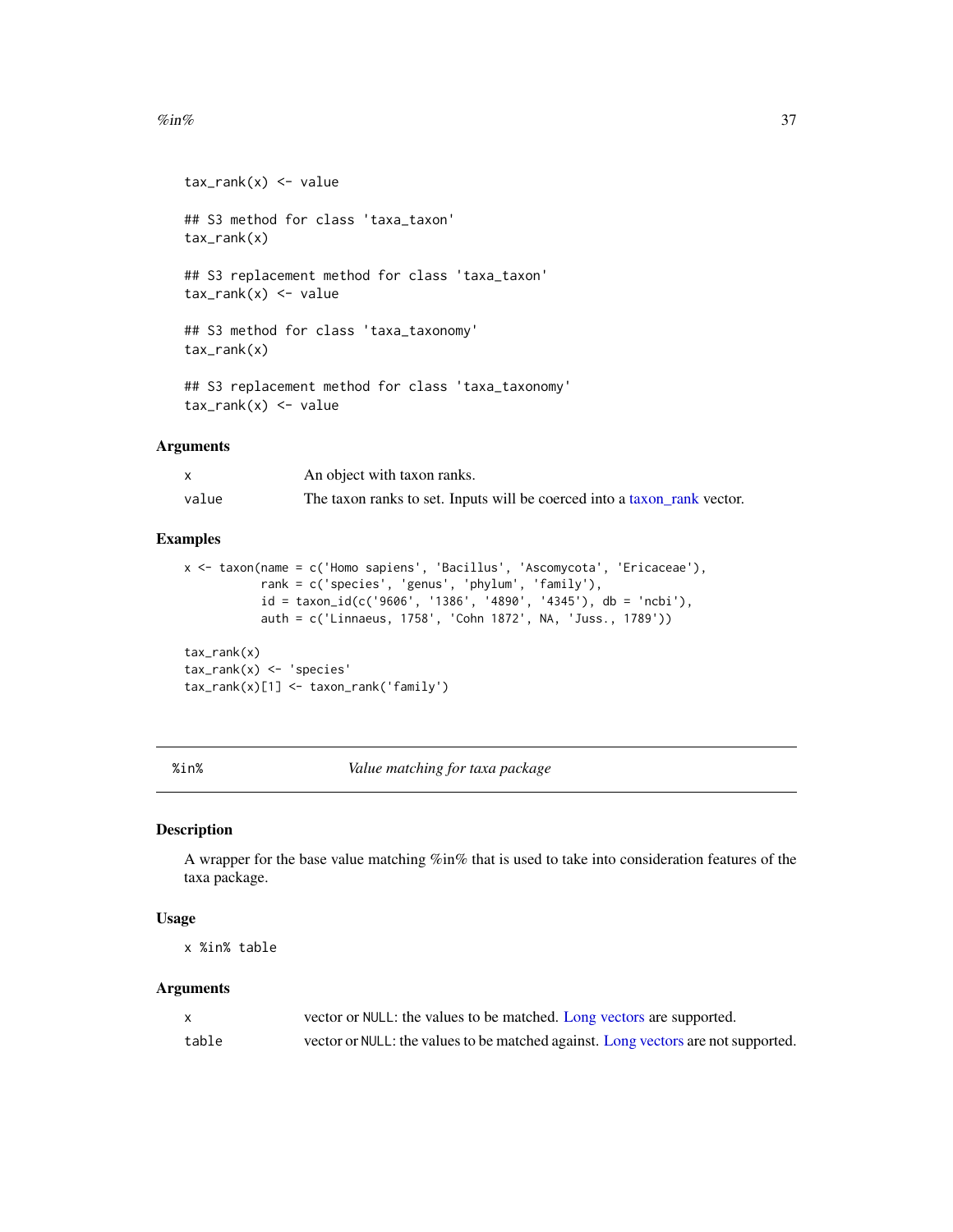# <span id="page-37-0"></span>Index

∗ classes classification, [4](#page-3-0) taxon, [22](#page-21-0) taxon\_authority, [23](#page-22-0) taxon\_db, [25](#page-24-0) taxon\_id, [26](#page-25-0) taxon\_rank, [27](#page-26-0) ∗ datasets db\_ref, [6](#page-5-0) ∗ internode functions internodes, [7](#page-6-0) is\_internode, [8](#page-7-0) ∗ leaf functions is\_leaf, [9](#page-8-0) leaves, [14](#page-13-0) n\_leaves, [14](#page-13-0) ∗ root functions is  $root.9$  $root.9$ roots, [17](#page-16-0) ∗ stem functions is\_stem, [10](#page-9-0) stems, [17](#page-16-0) ∗ subtaxa functions n\_subtaxa, [15](#page-14-0) subtaxa, [18](#page-17-0) ∗ supertaxa functions n\_supertaxa, [16](#page-15-0) supertaxa, [19](#page-18-0) ∗ taxonomy functions internodes, [7](#page-6-0) leaves, [14](#page-13-0) roots, [17](#page-16-0) stems, [17](#page-16-0) subtaxa, [18](#page-17-0) supertaxa, [19](#page-18-0) [.taxa\_classification, *[5](#page-4-0)*, *[22](#page-21-0)*, *[24–](#page-23-0)[26](#page-25-0)*, *[28](#page-27-0)* %in%, [37](#page-36-0) as\_data\_frame, [3](#page-2-0) as\_taxon, [4](#page-3-0)

as\_tibble, *[3](#page-2-0)* character, *[22](#page-21-0)*, *[25,](#page-24-0) [26](#page-25-0)*, *[28](#page-27-0)*, *[31](#page-30-0)*, *[33](#page-32-0)*, *[36](#page-35-0)* classification, [4,](#page-3-0) *[22](#page-21-0)*, *[24](#page-23-0)[–26](#page-25-0)*, *[28](#page-27-0)* data.frame, *[3](#page-2-0)* db\_ref, [6,](#page-5-0) *[25](#page-24-0)* db\_ref\$get(), *[26](#page-25-0)* internodes, [7,](#page-6-0) *[8](#page-7-0)*, *[14](#page-13-0)*, *[17,](#page-16-0) [18](#page-17-0)*, *[20](#page-19-0)* is\_classification, [8](#page-7-0) is\_internode, *[7](#page-6-0)*, [8](#page-7-0) is\_leaf, [9,](#page-8-0) *[14,](#page-13-0) [15](#page-14-0)* is\_root, [9,](#page-8-0) *[17](#page-16-0)* is\_stem, [10,](#page-9-0) *[18](#page-17-0)* is\_taxon, [11](#page-10-0) is\_taxon\_authority, [12](#page-11-0) is\_taxon\_db, [12](#page-11-0) is\_taxon\_id, [13](#page-12-0) is\_taxon\_rank, [13](#page-12-0) is\_taxonomy, [11](#page-10-0) leaves, *[7](#page-6-0)*, *[9](#page-8-0)*, [14,](#page-13-0) *[15](#page-14-0)*, *[17,](#page-16-0) [18](#page-17-0)*, *[20](#page-19-0)* Long vectors, *[37](#page-36-0)* make.names, *[3](#page-2-0)* n\_leaves, *[9](#page-8-0)*, *[14](#page-13-0)*, [14](#page-13-0) n\_subtaxa, [15,](#page-14-0) *[18](#page-17-0)* n\_supertaxa, [16,](#page-15-0) *[20](#page-19-0)* names, *[35](#page-34-0)* roots, *[7](#page-6-0)*, *[10](#page-9-0)*, *[14](#page-13-0)*, [17,](#page-16-0) *[18](#page-17-0)*, *[20](#page-19-0)* stems, *[7](#page-6-0)*, *[10](#page-9-0)*, *[14](#page-13-0)*, *[17](#page-16-0)*, [17,](#page-16-0) *[18](#page-17-0)*, *[20](#page-19-0)* subtaxa, *[7](#page-6-0)*, *[14,](#page-13-0) [15](#page-14-0)*, *[17,](#page-16-0) [18](#page-17-0)*, [18,](#page-17-0) *[20](#page-19-0)* supertaxa, *[7](#page-6-0)*, *[14](#page-13-0)*, *[16](#page-15-0)[–18](#page-17-0)*, [19](#page-18-0) tax\_auth *(*tax\_auth.taxa\_classification*)*, [29](#page-28-0)